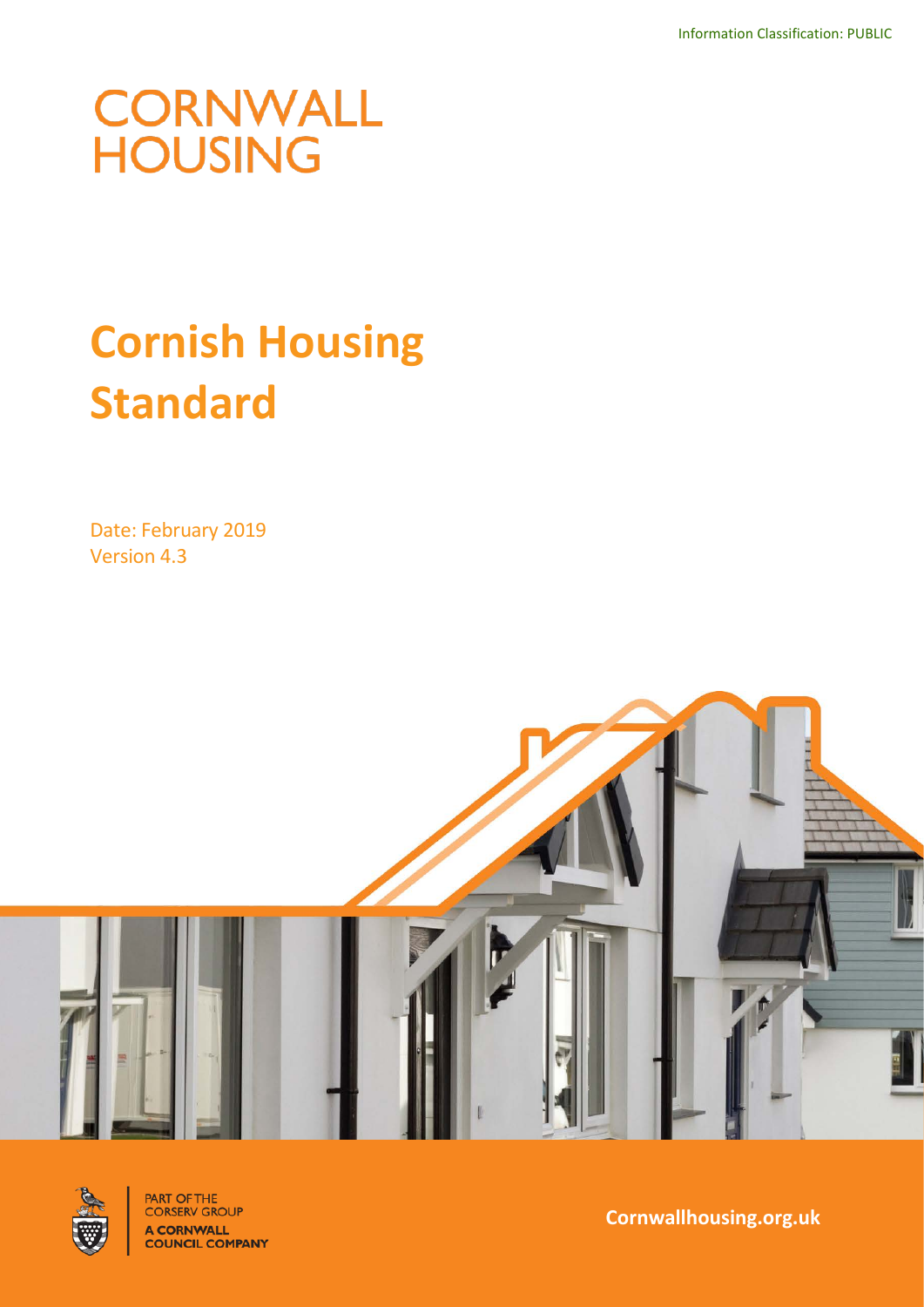# **Strategy control sheet**

| <b>Current document status</b> |                                    |  |  |  |  |
|--------------------------------|------------------------------------|--|--|--|--|
| <b>Status</b>                  | <b>Draft</b>                       |  |  |  |  |
| Reference                      | CHS/2019                           |  |  |  |  |
| Last reviewed                  | February 2019 - updated            |  |  |  |  |
|                                | Tenant forum 8 <sup>th</sup> April |  |  |  |  |
| Document type                  | Strategy                           |  |  |  |  |
| <b>Document location</b>       |                                    |  |  |  |  |
| Area applicability             | All areas                          |  |  |  |  |

# **Version history**

| <b>VEISIVIII IIISLUI Y</b> |                    |                  |                       |           |                                 |            |
|----------------------------|--------------------|------------------|-----------------------|-----------|---------------------------------|------------|
| Version                    | Version<br>created | Date<br>approved | Date<br>for<br>review | Author/s  | Approved<br>by                  | Revised by |
| 4.1                        | 19-04-12           |                  | Apr<br>2013           | T.Studden | <b>CH Board</b>                 | T.Tregenza |
| 4.2                        | 1/12/2015          |                  |                       | T Studden |                                 |            |
| 4.3                        | 02-2019<br>04-2019 |                  | April<br>2020         | C Franks  | CHL T's F<br><b>CHLS&amp;EC</b> | <b>CF</b>  |
|                            | 05-2019            |                  |                       |           | <b>CHL</b><br><b>Board</b>      |            |

| <b>Equality impact assessment record</b> |                                     |                          |                                 |                 |                                        |
|------------------------------------------|-------------------------------------|--------------------------|---------------------------------|-----------------|----------------------------------------|
| Date                                     | Type of<br>assessment<br>con ducted | Stage/level<br>completed | Summary of<br>actions/decisions | Completed<br>by | Impact<br>assessment<br>review<br>date |
| $04 -$<br>12                             | Full                                | Completed                | See EIA                         | T.Tregenza      | Apr 2013                               |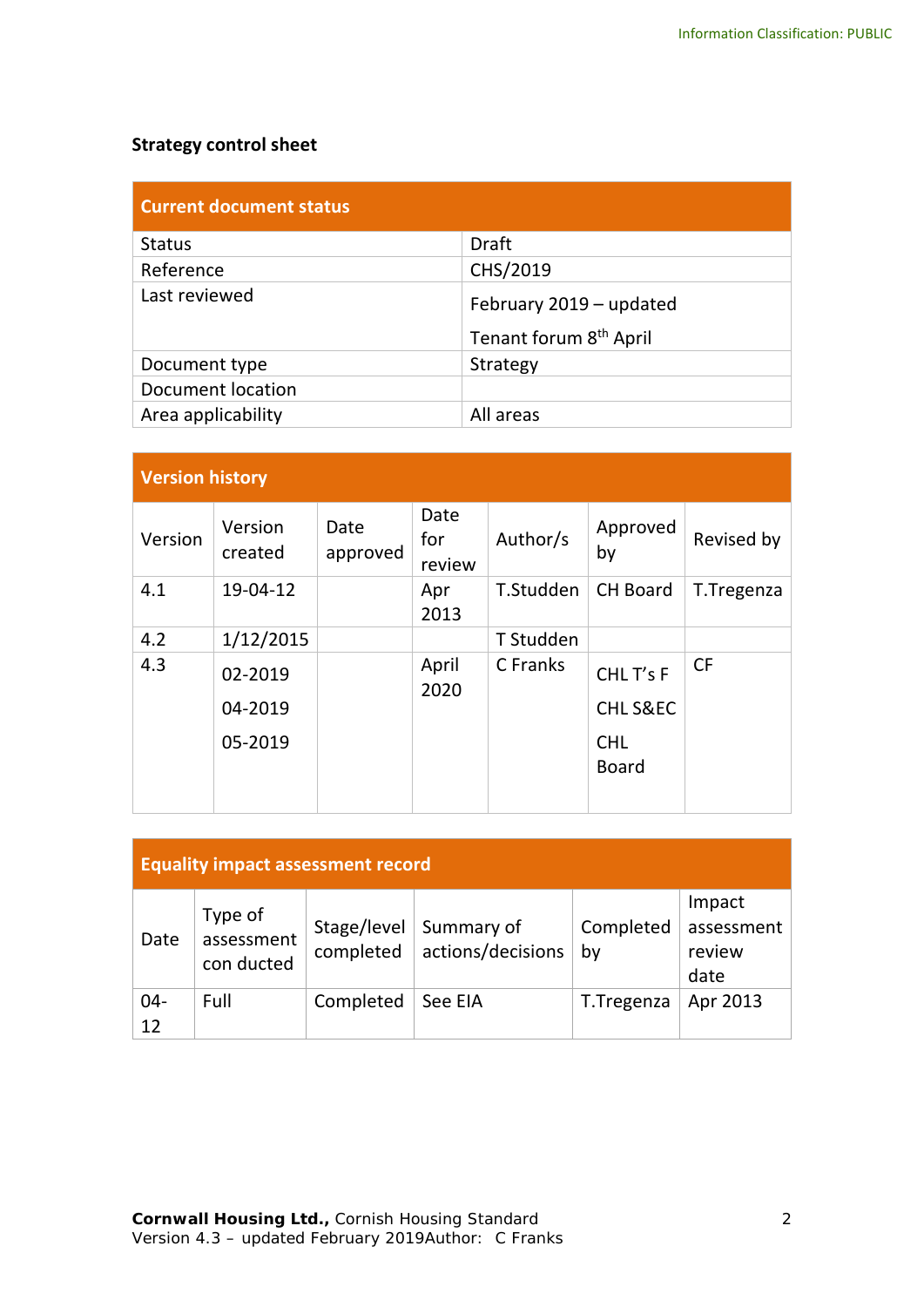#### **Notes**

The Cornish Housing Standard seeks to set minimum quality standards, guidelines and targets for all of Cornwall Council's social housing stock managed by Cornwall Housing Ltd, both existing and future.

#### **Legal influences on this strategy**

All current legislation will be complied with and will be reflected in any updates or amendments

#### **Other documents linked to this strategy**

Asset Management Strategy Voids and Re-lets Policy Gas Servicing Policy Responsive Repairs Policy Planned and Cyclical Maintenance Policy Affordable Warmth Strategy Disabled Adaptations Policy Preferred Materials Specification Consents and Alterations Policy Refusals Policy Looking After our Estates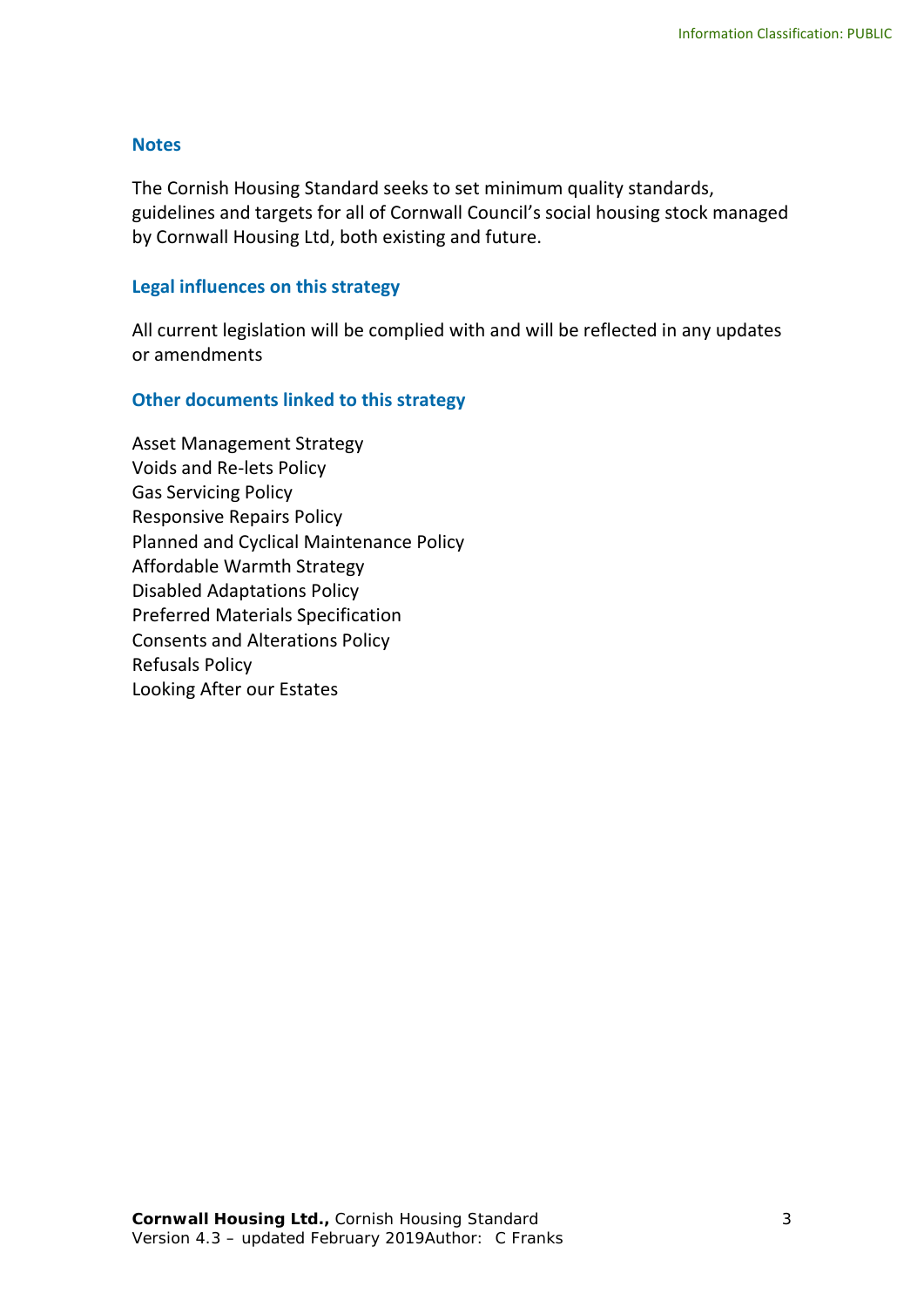| <b>Table of contents</b>           | Page                                                 |    |
|------------------------------------|------------------------------------------------------|----|
| 2.0 Purpose of this document       |                                                      | 5  |
| 3.0 Minimum requirements           |                                                      | 5  |
| 4.0 Glossary                       |                                                      | 5  |
| 5.0 The Cornish Housing Standard:- |                                                      | 6  |
|                                    | Part 1: Good state of repair                         | 6  |
| Part 2:                            | Safe and secure                                      | 15 |
| Part 3:                            | Adequately heated, fuel efficient and well insulated | 16 |
|                                    | Part 4: Up-to-date facilities                        | 18 |
| Part 5:                            | Fire prevention                                      | 20 |
| Part 6:                            | Estates and environmental work                       | 21 |
| Part 7:                            | Specific household<br>requirements                   | 23 |
| 6.0 Milestones                     |                                                      | 25 |
| 7.0 Integral appendices:-          |                                                      |    |
| Appendix A:                        | <b>Cornish Housing Standard policy statement</b>     | 26 |
| Appendix B:                        | <b>Component lifespans</b>                           | 30 |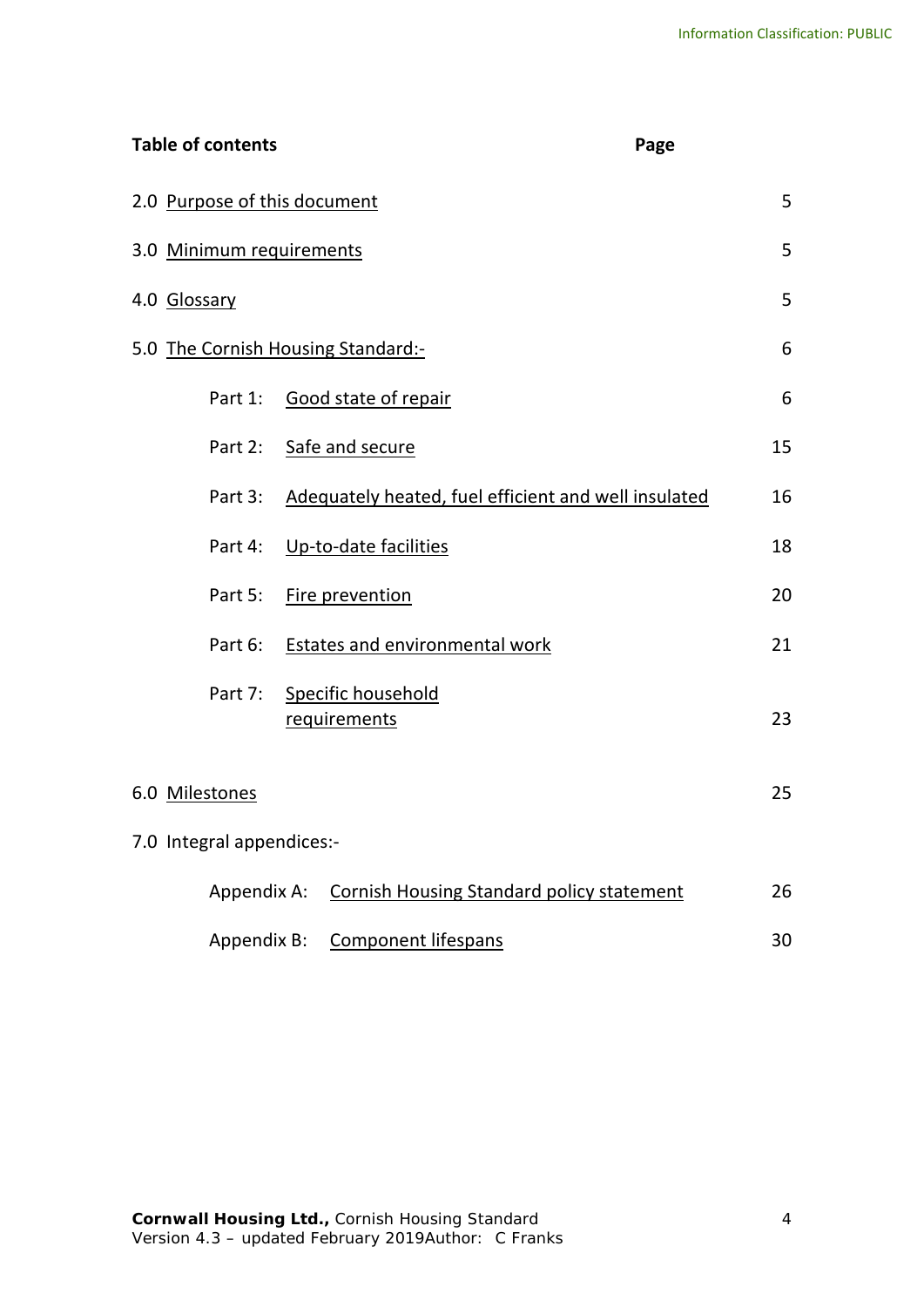# <span id="page-4-0"></span>**2.0 Purpose of this document**

This document is intended to help any interested party, including tenants and housing applicants, to understand and interpret the quality standards that have been set in consultation with tenants themselves. It is also designed to aid the planning and monitoring that needs to take place on a continuous basis as part of the asset management of the housing stock.

# <span id="page-4-1"></span>**3.0 Minimum requirements**

The Standard will ensure that dwellings are of good quality and suitable for the needs of existing and future residents. It is recognised that it will not be economically or practically feasible to bring all existing dwellings up to the standards expected of a modern or newly built dwelling.

Minimum requirements have been specified within the Standard, together with higher aspirations which develop the Standard in greater detail. Each element of the Standard has been categorised as either a primary or secondary element:-

- A primary element is one that impacts on the safety of residents.
- A secondary element is focussed around the comfort of residents

The requirements are not intended to be exhaustive and stakeholders should always consider whether they are satisfied that the best possible solution has been achieved.

The document is designed to be a living document and annual reviews will be held to ensure the latest industry standards are reflected.

The Policy Statement can be found in [Appendix A](#page-19-0)

#### <span id="page-4-2"></span>**4.0 Glossary**

| <b>ALMO</b>  | Arms Length Management Organisation     |
|--------------|-----------------------------------------|
| <b>CHS</b>   | <b>Cornish Housing Standard</b>         |
| <b>DHS</b>   | <b>Decent Homes Standard</b>            |
| <b>HHSRS</b> | Housing Health & Safety Rating System   |
| KPI          | Key Performance Indicator               |
| <b>ASHP</b>  | Air Source Heat Pumps                   |
| <b>GSHP</b>  | <b>Ground Source Heat Pumps</b>         |
| PVCu         | <b>Unplasticised Polyvinyl Chloride</b> |
| <b>WC</b>    | Water closet                            |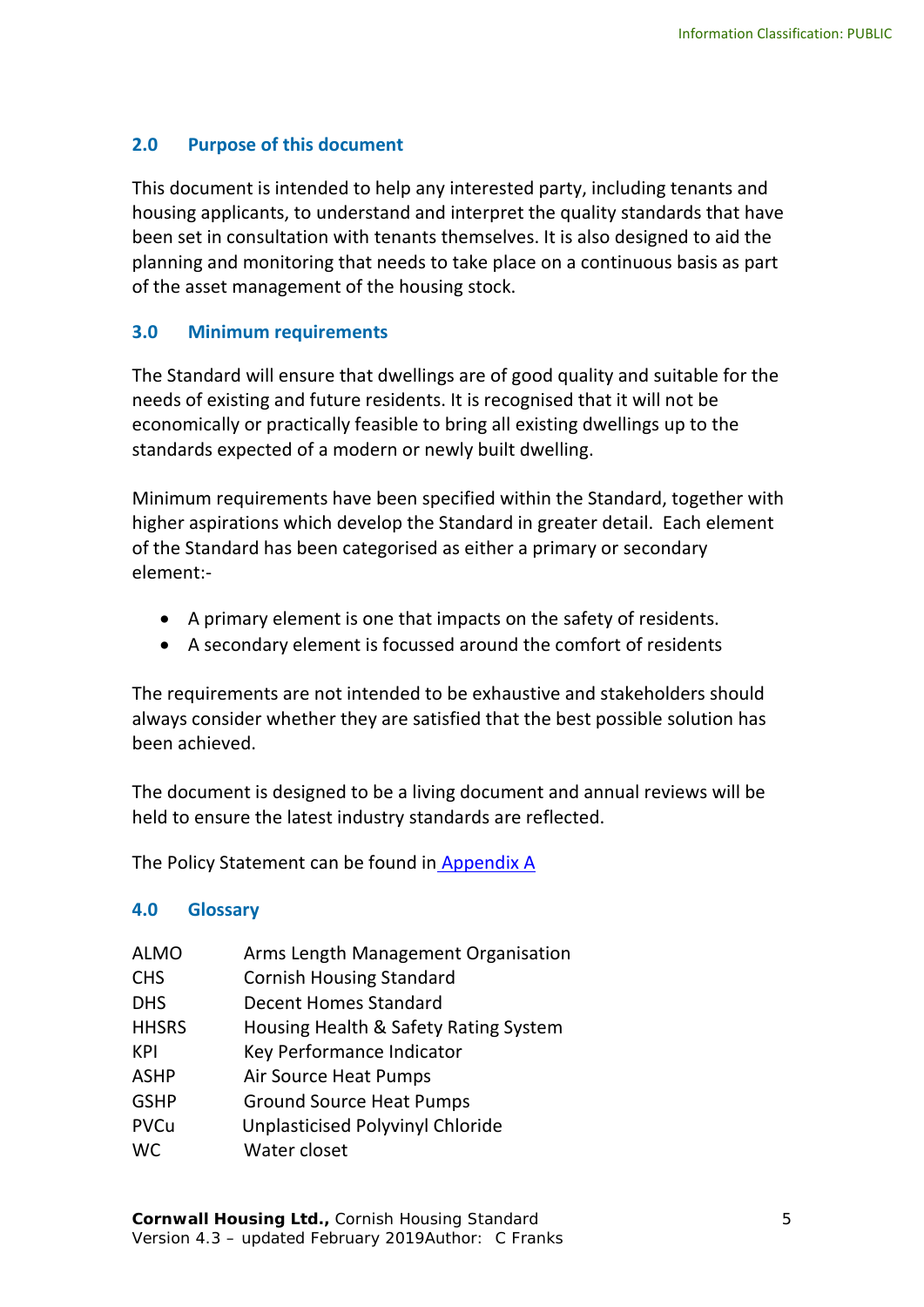# <span id="page-5-0"></span>**5.0 The Cornish Housing Standard**

# <span id="page-5-1"></span>**5.1 Good state of repair**

**5.1.1** The Decent Homes Standard (DHS) sets out the basic requirements under criterion B, *Good State of Repair*. This states a dwelling must be structurally stable, free from damp and from disrepair. The key building components must be in good condition. The walls must be in good condition as must the roof structure and coverings. External windows, doors and chimneys must also be in good condition. A home satisfies this criterion unless:-

- one or more key building components are old and in poor condition; or
- two or more non-key building components are old and in poor condition.

A component cannot fail this criterion based on age alone. It must also be in a poor condition that makes replacement or major repairs a requirement. A full list of the component life spans can be found in [Appendix B.](#page-23-0) Two main questions will need to be assessed:-

- Is the dwelling structurally stable and free from disrepair? (Primary)
- Is the dwelling free from damp? (Primary)

#### **5.1.2 Minimum requirements**

#### 1a. Stable and free from disrepair.

To determine if dwellings are structurally stable and in a good state of repair, a property's external area will be inspected every 7 years during the external painting programme. In addition to this, an assessment of whether or not the dwelling is in a good state of repair will be determined by using general stock condition surveys. Category 1 hazards will be identified using the Housing Health and Safety Rating System (HHSRS). All other building components that have a less immediate impact on the integrity of the dwelling must be in reasonable condition and have reasonable component life remaining. All properties will be inspected prior to being re-let and brought up to the voids standard.

1b. Free from damp.

This is referred to in the HHSRS Operating Guidance as HHSRS Hazard 1. This hazard assessment covers threats to health associated with an increased prevalence of house dust mites and mould or fungal growths resulting from dampness and/or high humidity. The hazard incorporates threats to mental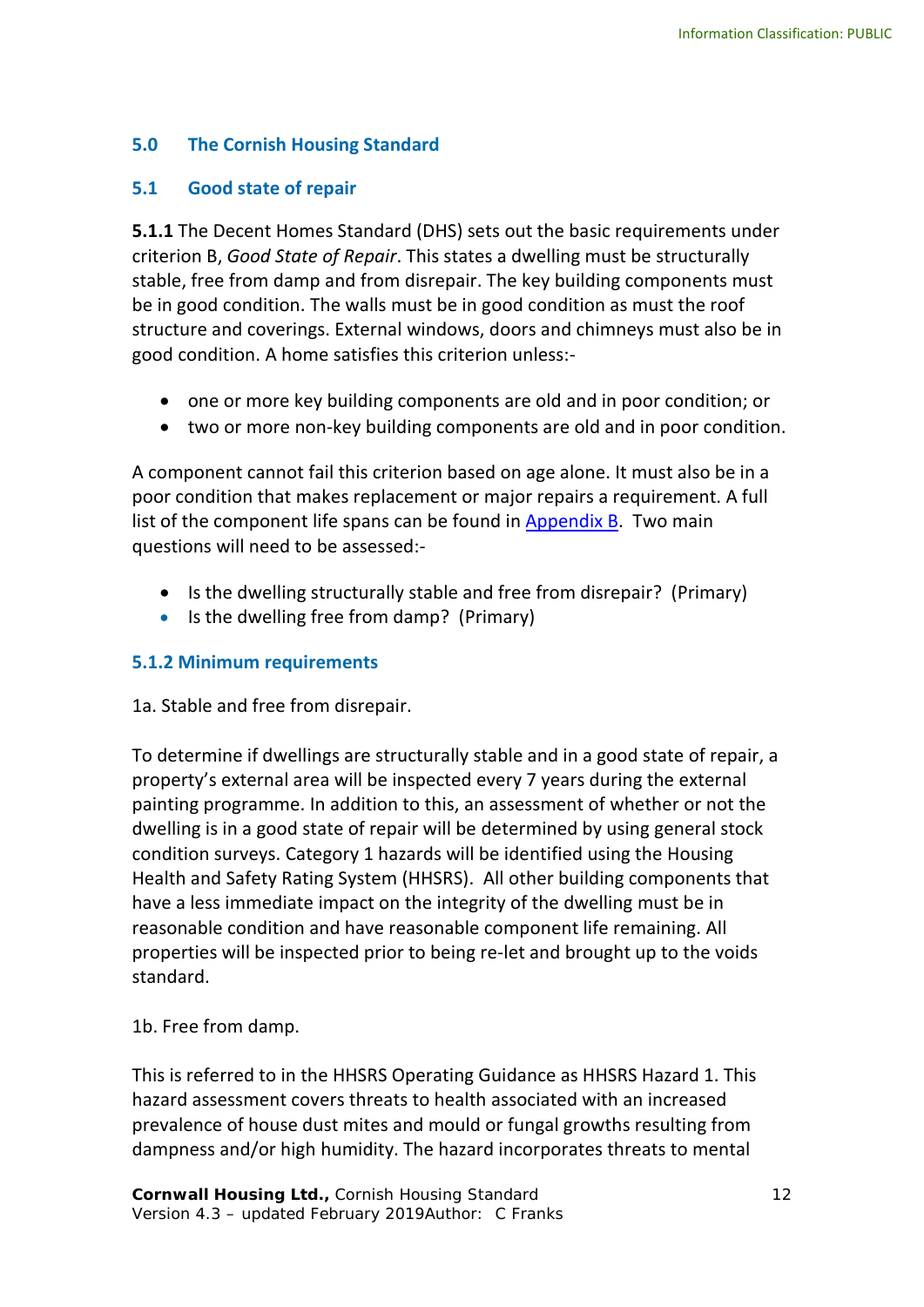health and social wellbeing which may be caused by living with the presence of damp, damp staining and/or mould growth

There are many variables to understanding the causes, likely impact and potential hazards relating to dampness, which means that the assessment should be one of professional judgement rather than measurement. Consideration should be given to the design, condition and state of repair of a dwelling.

The location, extent and duration of any dampness identified are important determinants of the effect it may have; populations of mould growth and consequent potential for harm.

Assessments will have to take into consideration tenant lifestyles and whether or not tenants have adequately ventilated their homes or provided adequate heating within the living space. Each dwelling will:-

- be free from penetrating damp;
- have adequate extraction to prevent or reduce the effects of condensation from kitchens and bathrooms; and
- have adequate insulation to prevent condensation forming on outside walls and ceilings.

# **The Standard**

Where damp or condensation is reported or found tenants will be:-

- advised on the cause of the condensation and remedial action required to solve or reduce the outbreak;
- informed if we need to carry out any preventative work

#### **5.1.3 Servicing and inspection**

We will be undertaking regular cyclical servicing, testing and other inspection regimes to help maintain the good condition of our homes and their serviceable elements. Our surveyors will be trained to identify and propose remedial works in relation to dampness in buildings.

# **The Standard**

1. Gas boilers and appliances will be inspected every 12 months and a LGSR landlord's gas safety record issued to the tenant by an appropriately qualified person at least annually and as required by law. This is in accordance with the Gas Servicing policy.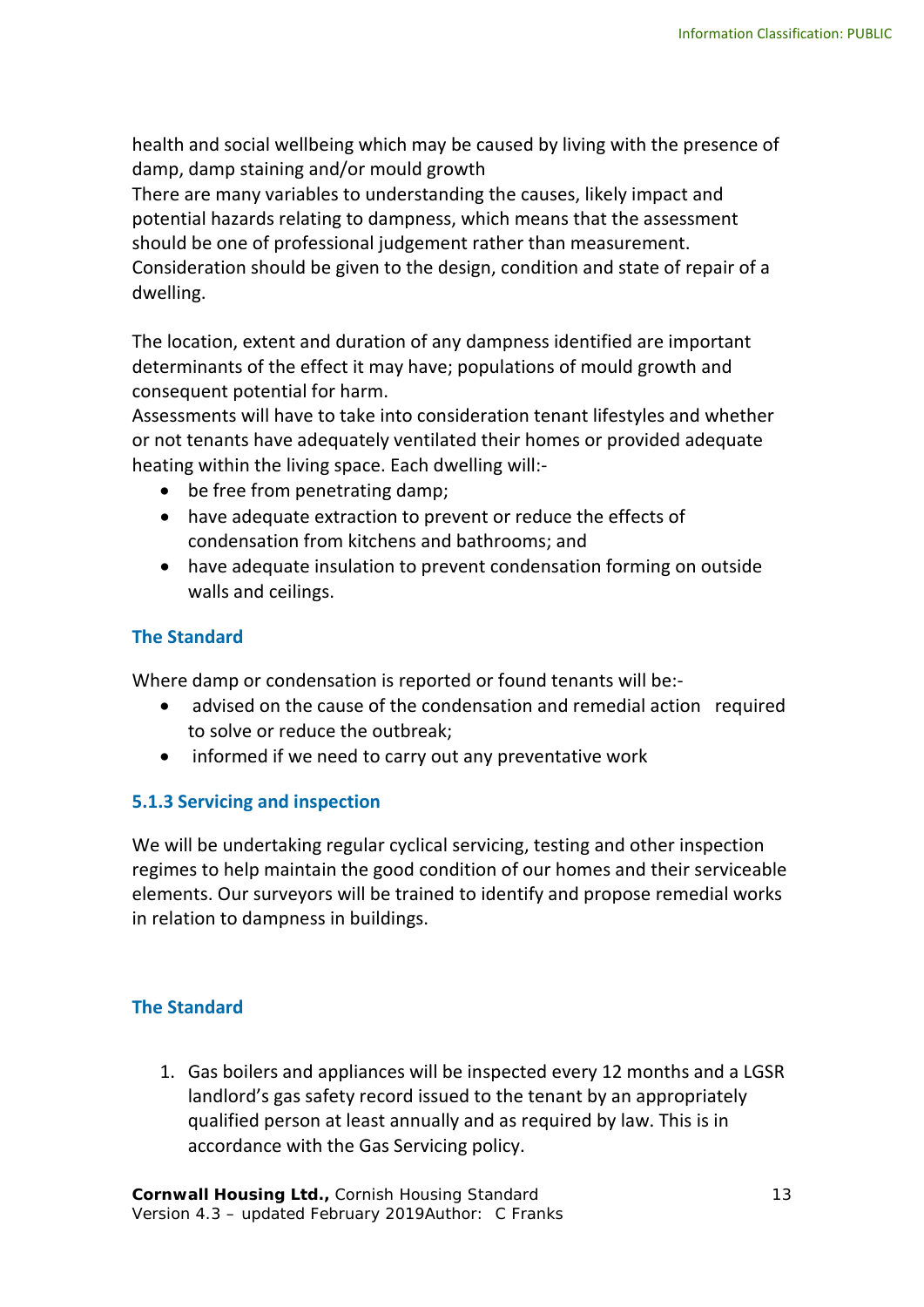- 2. Solid fuel systems will be serviced and the flue swept upon completion, as per policy with the appropriate certificate issued by a suitably qualified person at least annually
- 3. Oil fired boilers and other appliances e.g. ground or air source pumps will be serviced by an appropriately qualified person annually.
- 4. Dwellings will be inspected for external defects every 7 years during the external painting programme and repair work will be carried out before decoration.
- 5. Electrical installations will be checked every 10, although we are moving to testing every 5 years
- 6. Fixed smoke, heat and carbon monoxide detectors will be checked and cleaned annually. Units and / or lithium batteries will be replaced in line with manufacturers' guidance.
- 7. Other areas that may require regular service and maintenance would include: Radon measures, Positive Pressure Units, Unvented Hot Water Cylinders
- 8. Properties will be checked for Category 1 hazards during stock condition surveys or before re-letting
- 9. Asbestos surveys will be carried out prior to refurbishment in accordance with our asbestos policy
- 10.Day-to-day reported repairs will be carried out in accordance with our Responsive Repairs policy.

# **5.1.4 HMOs**

Houses in Multiple Occupation (HMOs) or Category 2 properties will be covered by additional legislation. The main categories of HMOs include:-

- conversion of dwellings into bedsits;
- shared houses and flats;
- flats with common areas;
- hostels and some bed and breakfast accommodation;
- halls of residence and residential accommodation for staff; and
- conversions of houses into self-contained flats.

**Cornwall Housing Ltd., Cornish Housing Standard 14 (2008)** 14 Version 4.3 – updated February 2019Author: C Franks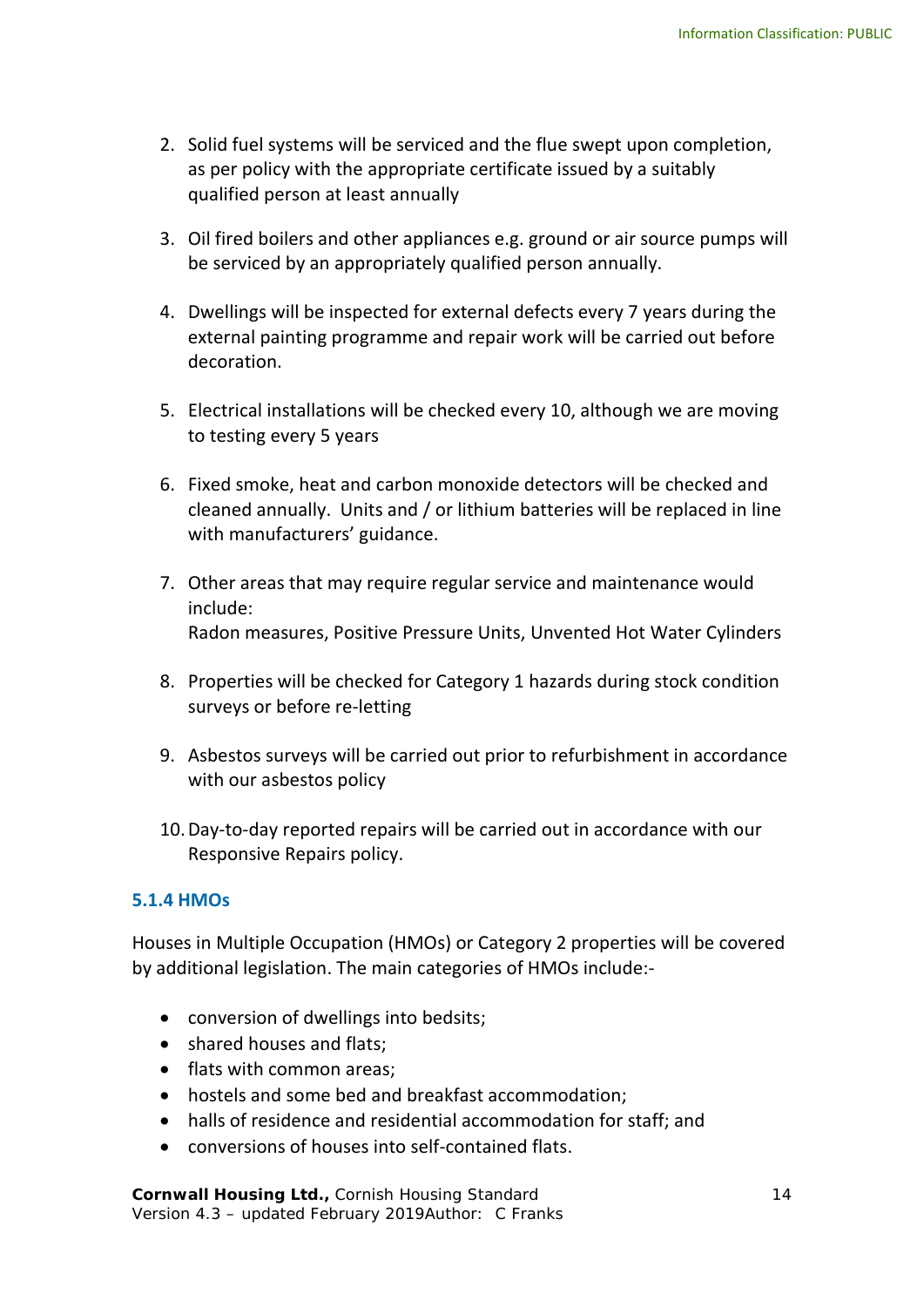Regulations relating to HMOs are:-

• Regulatory Reform (Fire Safety) Order 2005 or current if amended

Landlords must consider escape plans, fire notices and routine maintenance of fire precautions. They will need to keep records and may be asked to produce them to demonstrate that they are complying with the Order

• Housing Health and Safety Rating System (HHSRS)

This system is a risk assessment of all the main hazards one may expect in a dwelling, replacing the Fitness Standard for Human Habitation.

• Smoke Free Legislation

Common areas must be kept free of smoke, including entrance lobbies, stairwells, lifts, corridors plus shared kitchens, living rooms and bathrooms (where these are shared by more than one household).

• Housing Act 2004 Pt 1 and HHSRS or current

All landlords providing rented accommodation will have responsibilities to ensure that the risks regarding Legionella are properly controlled.

• Disability Discrimination Act 1995, as amended or current

Access to public areas of buildings such as communal areas and community rooms will be made possible for all.

#### **The Standard**

We will carry out servicing to our HMOs: to communal heating systems and appliances and to fire alarms and equipment kept in communal areas. These properties will also have programmed inspection regimes such as:-

- 1. inspections for fire escapes and fire prevention;
- 2. inspections for Disability Discrimination Act compliance;
- 3. Legionella testing where water storage facilities are present;
- 4. inspections for general tidiness of common areas; and
- <span id="page-8-0"></span>5. Servicing of alarms and door entry systems, where applicable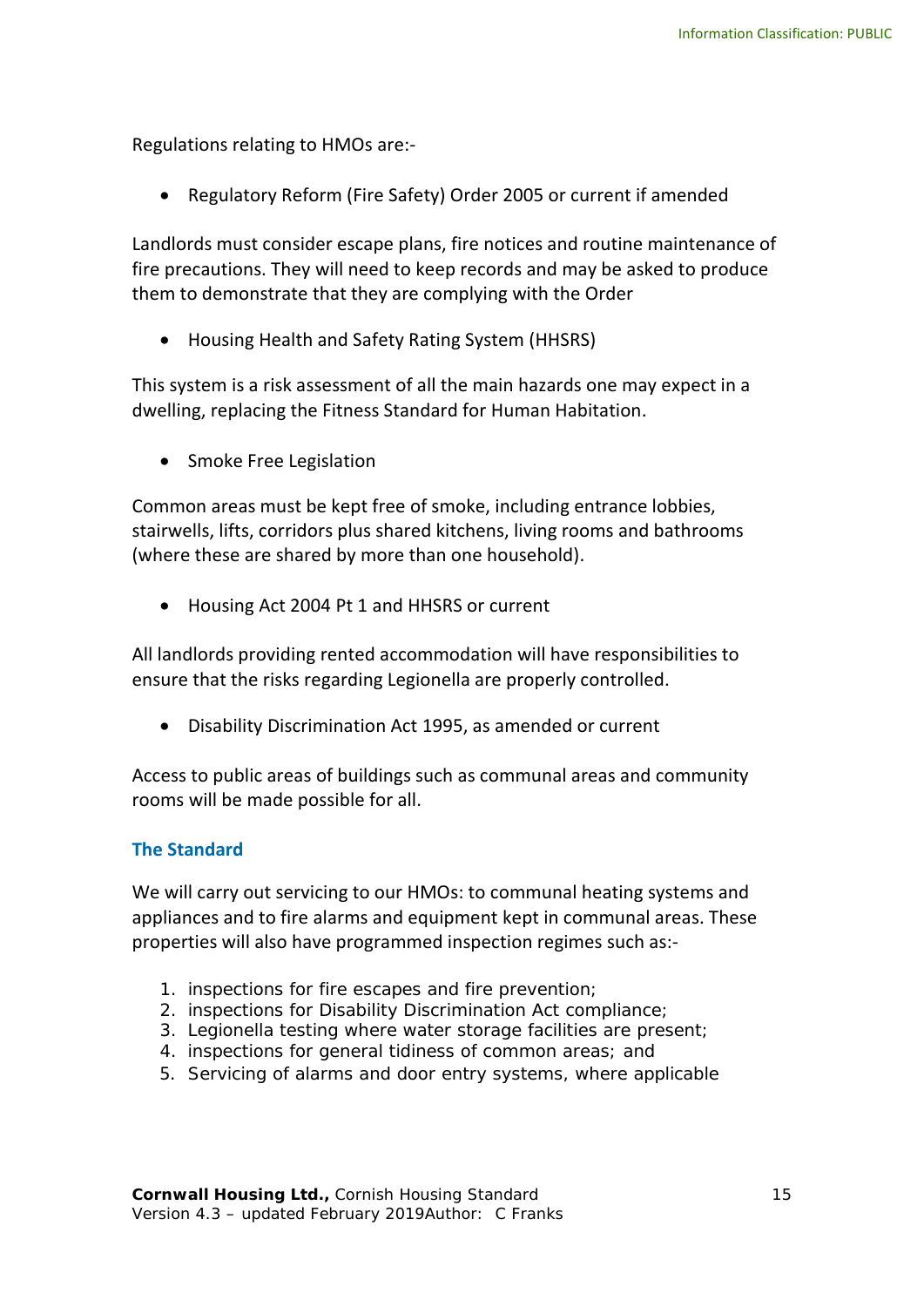# **5.2 Safe and secure**

Safe and secure homes are provided through good asset management and inspection regimes. We will also ensure that our work is delivered safely in the home and aim to ensure that our tenants' particular requirements are complied with.

An inadequate level of security increases the fear of crime and makes people feel insecure in their own dwellings. All dwellings must provide tenants with a reasonable level of physical security and we will take every opportunity to improve the physical security through the provision of locks and other hardware.

# **The Standard**

- Whereve r possible we will work with tenants to introduce security improvements as part of our maintenance service. The dwelling must have a reasonable level of physical security.
- Implementing replacement programmes we will replace windows and doors with items that are 'Secured by Design' or of an equivalent standard.
- All opportunities must be taken before letting properties to make gardens safe and suitable for young children to play in, easy to maintain and reasonably private.
- The gas, solid fuel or oil service and safety inspection certificates must be current. All heating installations and appliances must be checked and certified safe by an appropriately qualified person at least annually and as required by law.
- Electrical lighting and power installations must be checked and certified safe by an appropriately qualified person at least every 10 years as a minimum standard, although we are moving to a 5 yearly testing programme
- Every opportunity must be taken to ensure sufficient smoke alarms and heat detectors are provided; where these are mains operated, they will be serviced annually
- Kitchens should have an adequate work surface for safe and convenient food preparation and adequate electrical sockets close to the main food preparation worktop

# **5.3 Adequately heated, fuel efficient and well insulated**

#### **5.3.1 Heating and efficiency**

**Cornwall Housing Ltd.,** Cornish Housing Standard 16 Version 4.3 – updated February 2019Author: C Franks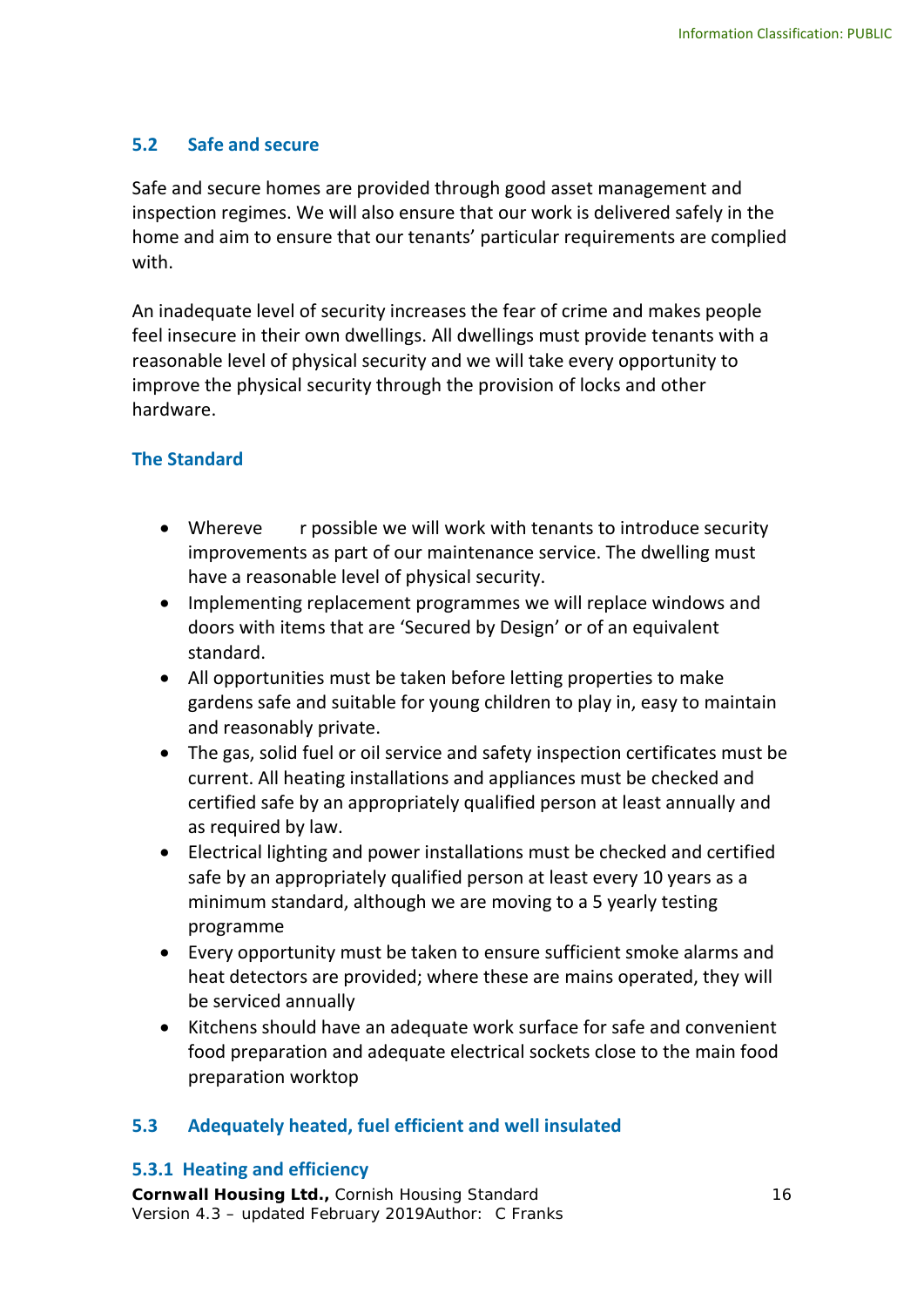#### **The Standard**

All dwellings must be capable of being adequately heated at an affordable cost to tenants. Dwellings with inadequate heating cause discomfort and can pose a health risk. This is not always an easy area to assess due to varying tenant incomes and constantly rising fuel prices. Whether the dwelling can be adequately heated depends on the cost of providing the heat required and the ability of the resident to afford it. A strategic priority of the Government is to reduce fuel poverty, - we have developed an Affordable Warmth Strategy which will be our strategy to tackle fuel poverty

#### **5.3.2 Fuel poverty**

In the UK, people can be defined as being in fuel poverty if their fuel bills are more than 10% of their household expenditure. And with the average fuel bill approximately £1,250 this means people with annual incomes of less than £12,500 fall into this bracket.

Meeting the cost of heating bills can be difficult for many tenants. At Cornwall Housing, we will do what is deemed reasonable to minimise the cost of heating dwellings to a comfortable level.

#### **Minimum requirements**

A home provides a reasonable degree of thermal comfort if it has an efficient heating system in place (such as gas or oil heating, electric storage heaters, warm air heaters etc.) and an effective level of insulation (such as in the cavity wall or loft). If a dwelling does not meet the criteria above, then it would fail to meet the Decent Homes standard, which would be deemed as the minimum acceptable standard.

#### **5.3.3 Thermal comfort**

A home has a reasonable degree of thermal comfort if it has both efficient heating and effective insulation.

Gas central heating, modern electric storage heaters and air source heat pumps are efficient forms of heating as long as they cover all the rooms in your home.

For your home to have effective insulation it should have sufficient wall insulation (if applicable) and loft insulation at least 200mm thick.

Any other form of heating, such as ceiling heating and open fires and oil boilers shall be replaced within a panned programme or when it is not possible or viable to maintain the appliance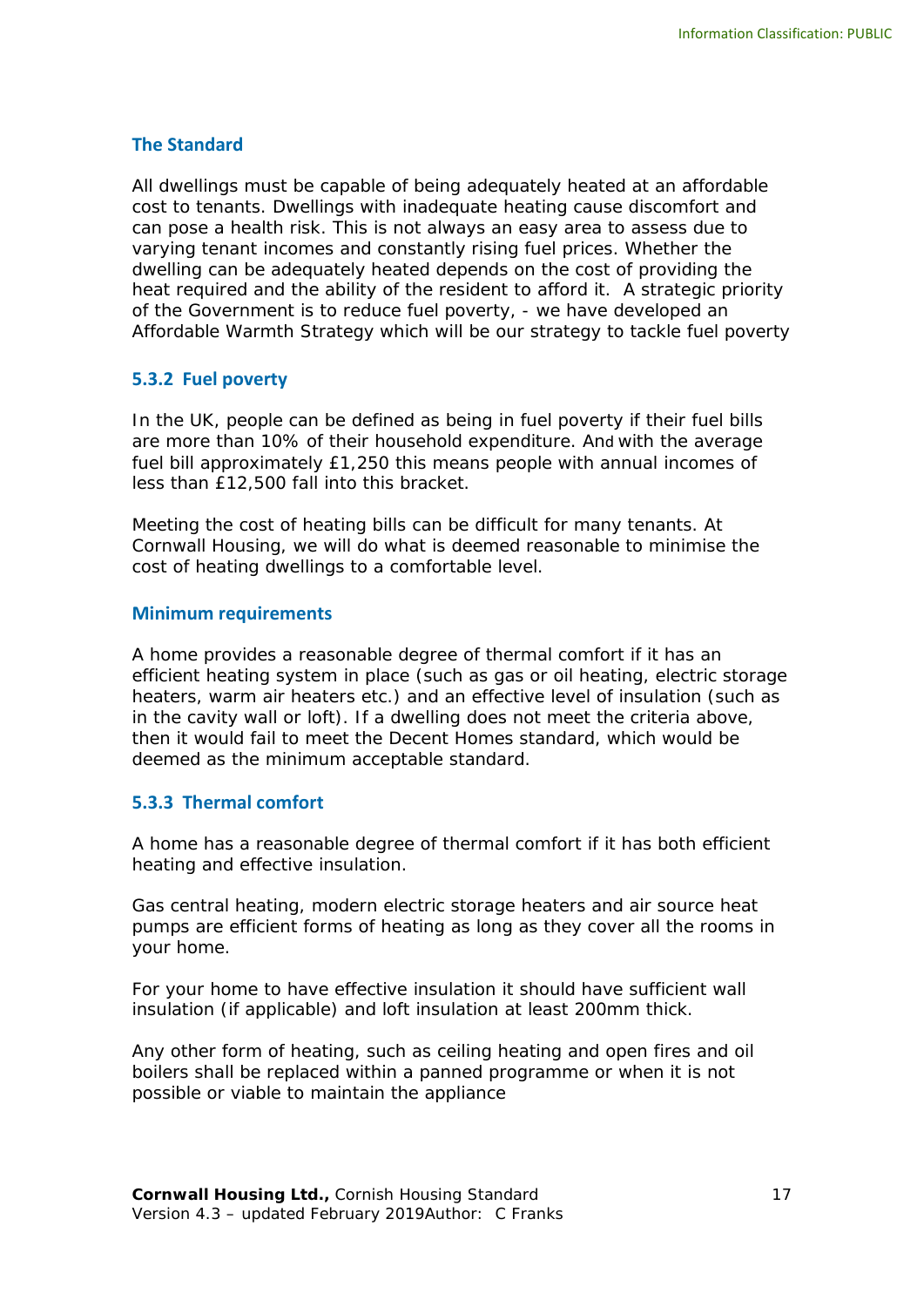Where fireplaces have been blocked and roofing works are being undertaken to the property, we will remove any redundant chimneys so that they are below the apex of the roofline.

#### **The Standard**

- When a boiler is changed, a new energy efficient unit will be fitted along with thermostatic radiator valves (where these are not already fitted).
- Any hot water cylinder must be effectively insulated. A factory foam jacket would be considered adequate. Existing un-lagged hot water tanks should have a jacket fitted.
- Whenever a loft is 'topped up' this will be carried out to ensure at least 200mm thickness of insulation
- All pipes and tanks in the roof space should be lagged. 20-25mm is the minimum thickness of pipe insulation that should be used

Our approach to fuel poverty, including the capability to adequately heat a dwelling, is fully addressed at a strategic level within our Affordable Warmth Strategy.

#### **5.3.4 Energy Performance Certificate (EPC)**

From October 1<sup>st</sup> 2008, it became necessary when marketing a property for rent, to be able to provide the prospective tenant with an EPC. The EPC provides tenants with information about how energy efficient a property is. The certificate provides a rating between A to G where A is very efficient and G is very inefficient.

The rating is based on factors such as age, property layout, construction, heating, lighting and insulation. The certificate provides information about how much it is likely to cost the tenant to run the property. With this information, the tenant can then determine if the property is affordable for them to heat. The certificate lasts for 10 years.

The certificate also shows recommendations to improve the energy efficiency of the property; however, the landlord is not obligated to carry out that work, however our minimum requirement will be level E by 2020, level D by 2025 and level C by 2030.

#### **5.4 Up-to-date facilities**

**5.4.1 The Decent Homes Standard sets out the minimum requirements to ensure facilities are up-to-date. Homes which fail to meet this standard are those which do not have three or more of the following:-**

• a kitchen which is 20 years old or less;

**Cornwall Housing Ltd., Cornish Housing Standard 18 (2008)** 18 Version 4.3 – updated February 2019Author: C Franks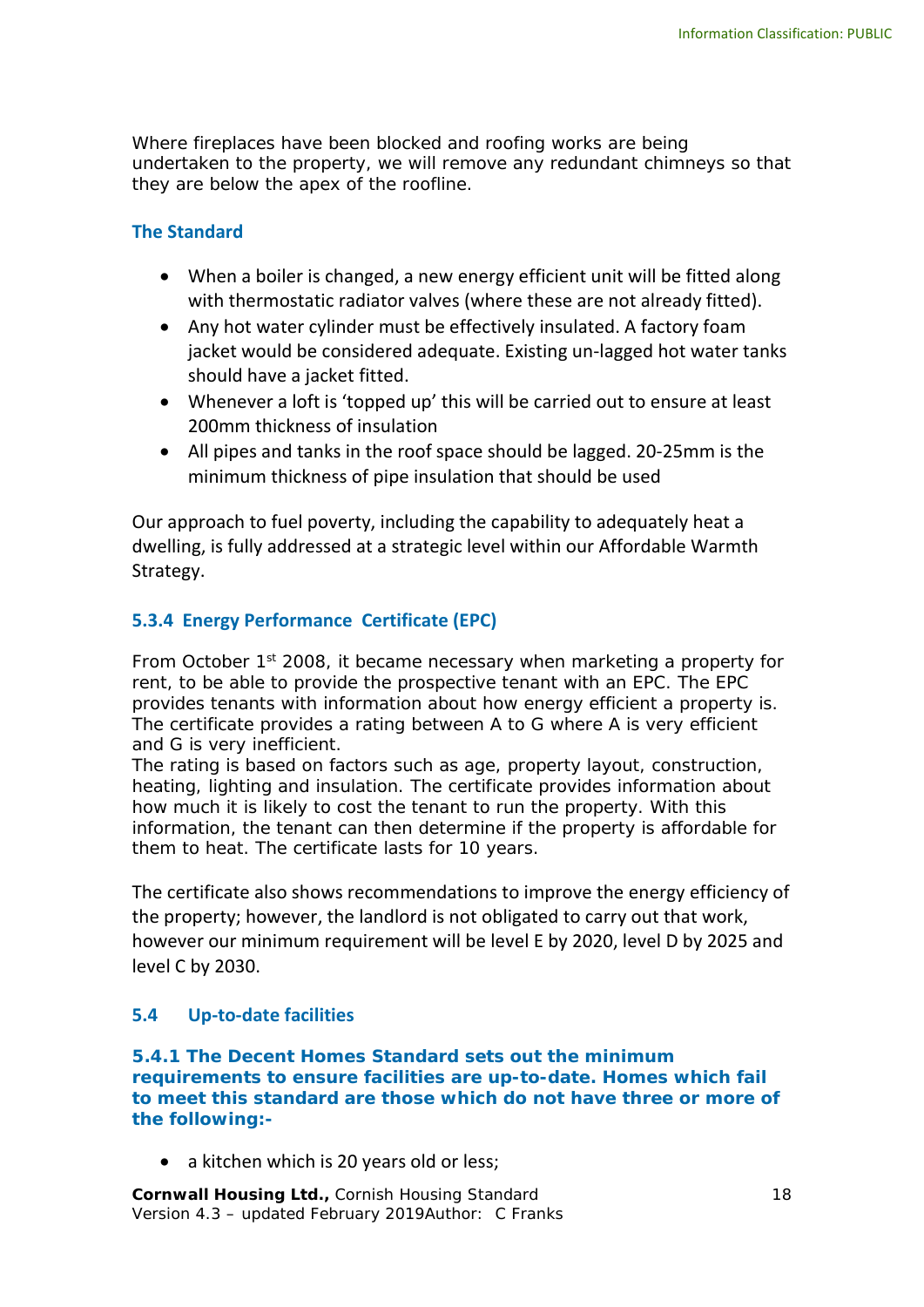- a kitchen with adequate space and layout;
- a bathroom which is 30 years old or less;
- an appropriately located bathroom and WC;
- adequate external noise insulation (where noise is a problem); and
- adequate size and layout of common entrance areas for blocks of flats.

# **5.4.2 Kitchens**

We recognise that a kitchen should be less than 20 years old and reasonably modern. However in the interests of best value, we also believe that a kitchen may not need replacing when it is older if it is free from deficiencies, is in good condition and is of reasonable design and layout suitable for the property type. During the production of the Standard, tenants have chosen to improve upon this standard and have set out the requirements that follow below in addition to the minimum standard.

A kitchen will be installed complete with units, worktop, wall tiles, electrics, floor coverings, extractor fans and redecoration and will have adequate smoke and / or heat detection. The tenant will have a choice of kitchen units, worktops, floor covering, paint colour and tiles, as well as having an influence over the layout design process. During the kitchen upgrade and design process, kitchen facilities should be:-

- 1. Free from Category 1 hazards such as cookers installed adjacent to doorways or electrical sockets close to sinks;
- 2. located in a designed room or area, laid out so as to make easy the safe and hygienic preparation and cooking of food;
- 3. laid out so that they are easy to use, provide space for the equipment and provide storage;
- 4. able to provide an unbroken sequence of worktop, cooker and sink space, with adequate electrical sockets and space for modern day appliances where existing kitchen size allows;
- 5. laid with an even, easily cleanable floor and furnished with worktops which have cleanable, impervious surfaces. Flooring will be replaced with non-slip flooring where tenants existing flooring has to be removed to facilitate the installation of a new kitchen;
- 6. fitted with seals between the sink, drainer or worktop and the adjacent wall surface;
- 7. fitted with at least 2 (and where space allows, 3) rows of tiles above worktops; and
- 8. provided with adequate lighting, appropriate ventilation and with an extractor fan fitted where practical.

**Cornwall Housing Ltd., Cornish Housing Standard 19 19** Version 4.3 – updated February 2019Author: C Franks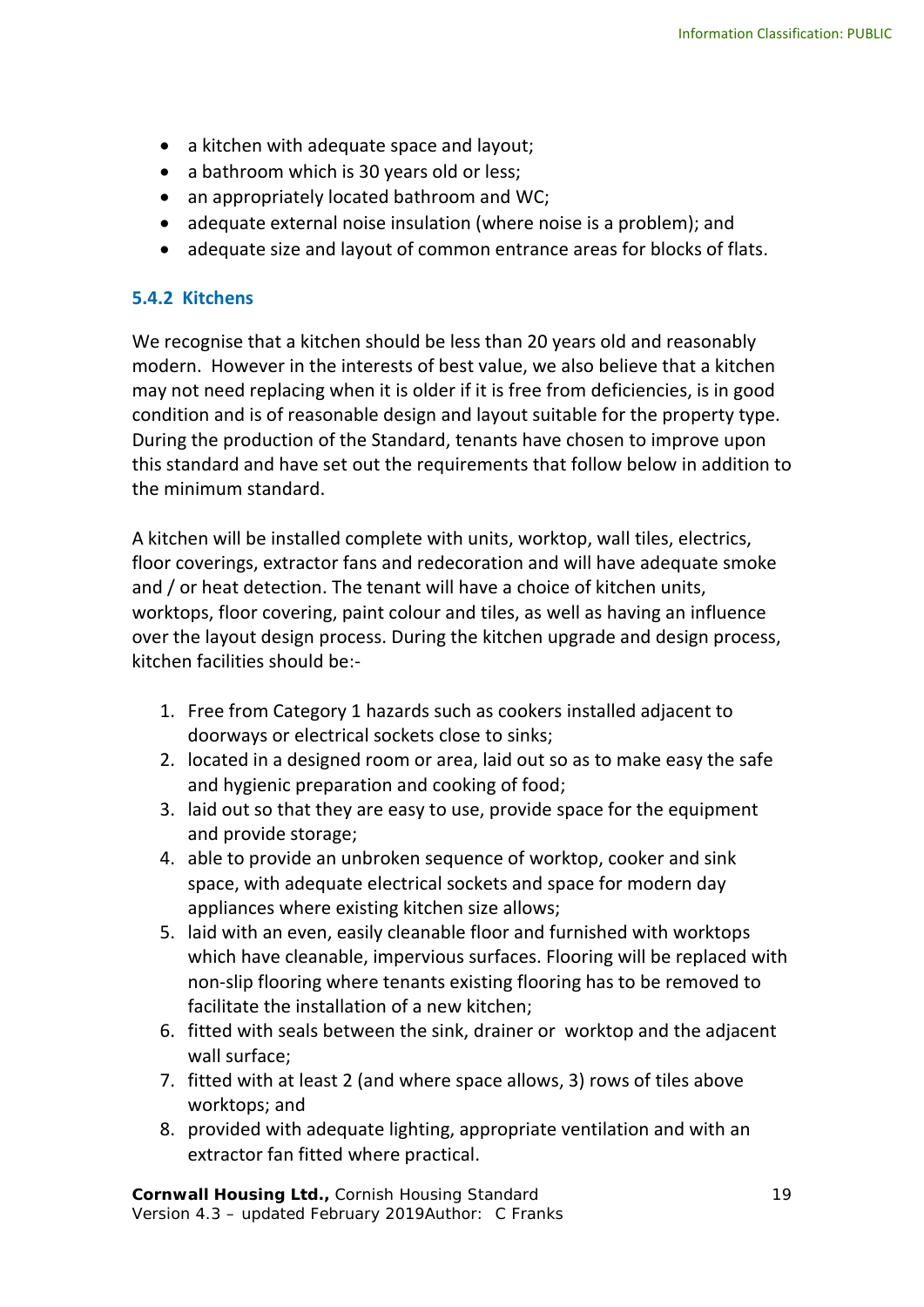HHSRS recognizes that deficiencies with space and crowding can increase the risks associated with a number of other hazards. Small kitchens also increase the risk of accidents. Where necessary, we will remove existing block pantries to improve the size and wall space of new kitchen layouts.

#### **5.4.3 WCs and bathrooms**

We recognise that a bathroom should be less than 30 years old and reasonably modern. However in the interests of best value, we also believe that a bathroom's sanitary ware may not need replacing when it is older if it is free from deficiencies, is in good condition and is of reasonable design and layout, suitable for the property type. The minimum requirements set out for existing bathrooms are the same for replacement and new bathrooms, which should be designed in accordance with the guidance set out below. This element is dealt with by HHSRS Hazard 17. Guidance here is given to highlight key points for consideration and to illustrate the relationship between size, layout, design and clean ability.

A bathroom will be installed complete with sanitary ware, wall tiles, floor coverings (where a tenant's existing floor covering has to be removed to facilitate bathroom renewal), extractor fan and redecoration (with wall and floor colours of the tenant's choice) and where practical, an over bath shower will be fitted.

#### **Space and layout**

- 1. There should be a sufficient number of baths or showers and wash hand basins for the tenant use.
- 2. Houses for eight or more people should have a second WC with a wash hand basin, and a second bathroom or shower room where this can be facilitated.
- 3. Bathrooms should not be more than one storey away from the bedrooms.
- 4. In dwellings with more than one bedroom, it should be possible to reach the bathroom without passing through a bedroom.
- 5. The WC should be provided with natural or artificial ventilation and light. Further, the bathroom or separate WC compartment should not open directly and immediately onto a space intended for the storage or preparation of food.
- 6. The washbasin should be located in or near the room containing the WC.
- 7. We are proactively fitting level access / wet floor showers where we have ground floor flats within older persons accommodation or where this would be considered of practical benefit to the current tenants due to disability (in particular, bungalows with suitable access).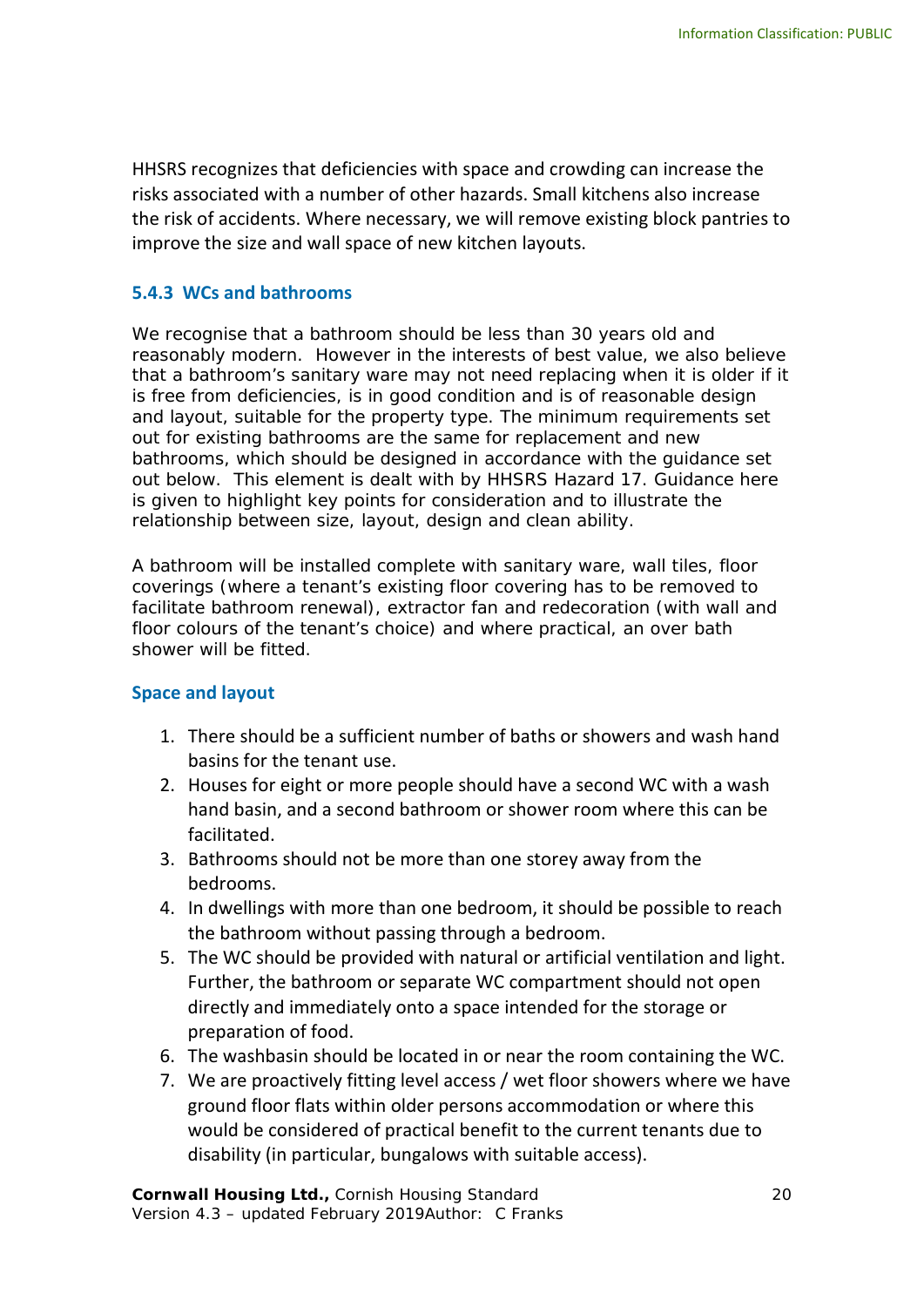# **Clean ability**

Where there are deficiencies with the bathroom and WC facilities themselves, this clearly can increase the risk of hazard. In terms of clean ability:-

- 1. Water closet basins should have a smooth and impervious surface (such as vitreous china) and be able to be cleaned easily.
- 2. Internal surfaces of the sinks and baths should be smooth, impervious, and capable of being readily cleansed and maintained in a hygienic condition. Cracks, chips or other damage to the internal surface may prevent thorough cleansing and therefore may mean that a unit needs to be replaced.
- 3. Wall, ceiling and any supplied floor surfaces must be cleanable.
- 4. Adequate ventilation must be installed to prevent condensation causing a build up of mould.

More information about kitchens and bathrooms is available in our Planned and Cyclical Maintenance policy

# <span id="page-14-0"></span>**5.5 Fire prevention**

#### **5.5.1 Smoke Detectors Act 1991 or current**

This Act requires that all new houses that have been built since 1992 must have a smoke detector installed; minimum requirement being one smoke alarm on each level of the building. This law is not retrospective meaning it does not apply to older properties.

CHL have decided that all of our homes will have a smoke detector fitted, and that this should be mains operated.

Dwellings should have easily accessible escape routes by having routes from the rooms used for sleeping to an external door which may be via a landing and staircase to a front door, back door or fire escape. Rooms used for sleeping which cannot normally be exited except by passing through another room should be capable of providing an alternative means of escape as agreed with a Fire Officer.

# **The Standard**

1. Every property will be fitted with mains operated smoke detectors

**Cornwall Housing Ltd.,** Cornish Housing Standard 21 Version 4.3 – updated February 2019Author: C Franks 2. All void properties will be fitted with hard wired linked smoke detectors.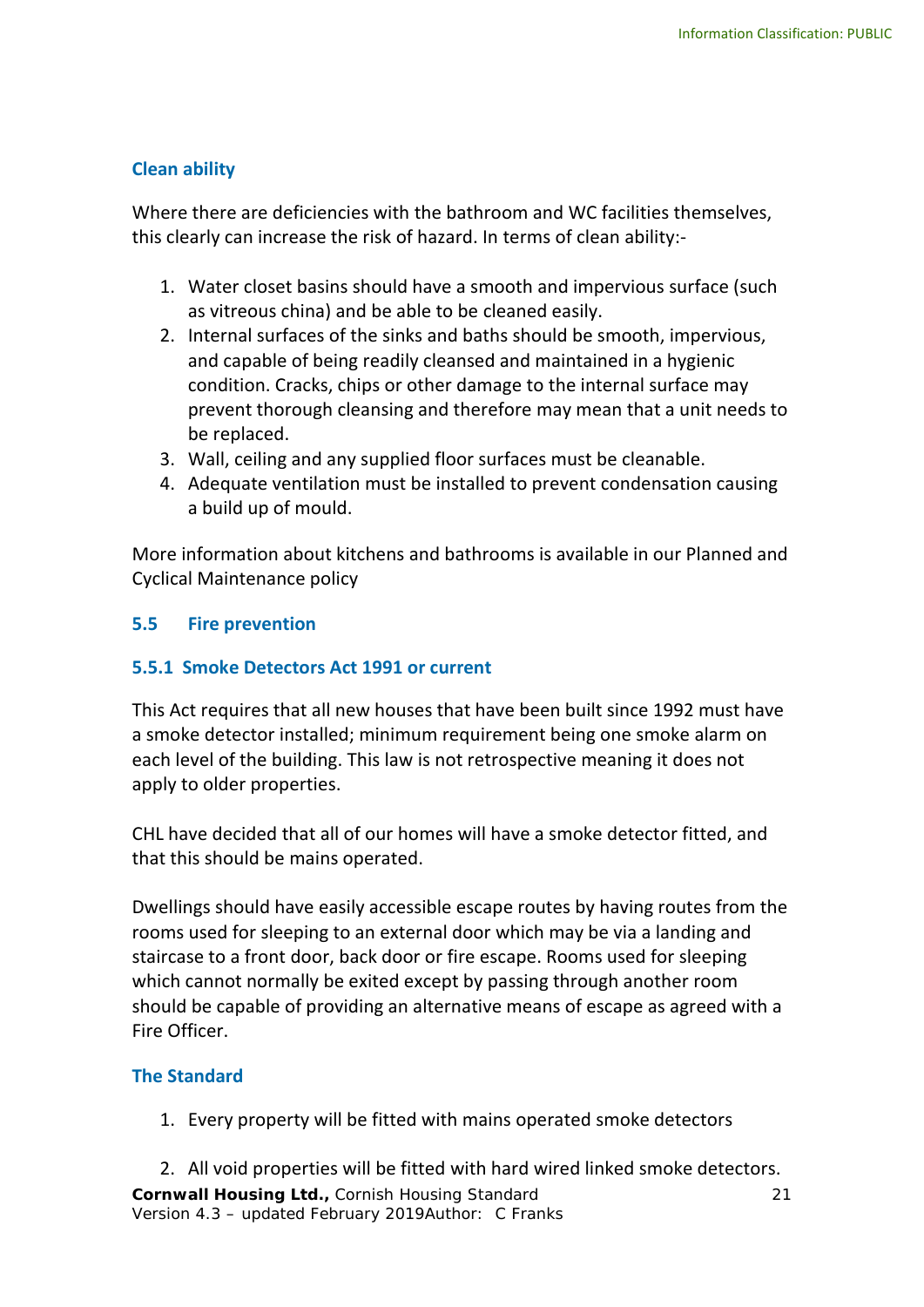- 3. All properties with communal areas will have up-to-date Fire Risk Assessments carried out as per Regulatory Reform (Fire Safety) Order 2005 or current applicable.
- 4. Where required by law the dwelling should have an external fire escape that is regularly inspected and maintained.
- 5. Dwellings should not have windows fitted with window locks with an automatic locking action in rooms used for sleeping.

# **5.5.2 Fire Safety in HMOs or Category 2 schemes**

Fire safety within the home is an extremely important issue, especially in mixed use premises and where unrelated occupiers who live independently from one another, share common areas of the same building. As a Landlord of HMOs, we must ensure that there is adequate fire safety in these types of accommodation

This area of law is covered by both the Housing Act 2004 and the Regulatory Reform (Fire Safety) order 2005 or current. Each of these properties requires Fire Risk Assessments to be carried out and reviewed each year.

#### <span id="page-15-0"></span>**5.6 Estates and environmental work**

Areas covered in this section include:-

- Estate inspections
- Grounds maintenance
- Trees
- Communal cleaning
- Refuse collection including bulky refuse
- Fly-tipping
- Recycling
- Abandoned vehicles
- Dogs
- Pest control

# **5.6.1 Our commitment and aims**

We aim to provide a high quality and responsive estate cleaning and grounds maintenance service. The main aim of estate improvements is to reflect the objectives and priorities of our Landlord Services. Outside of the programmed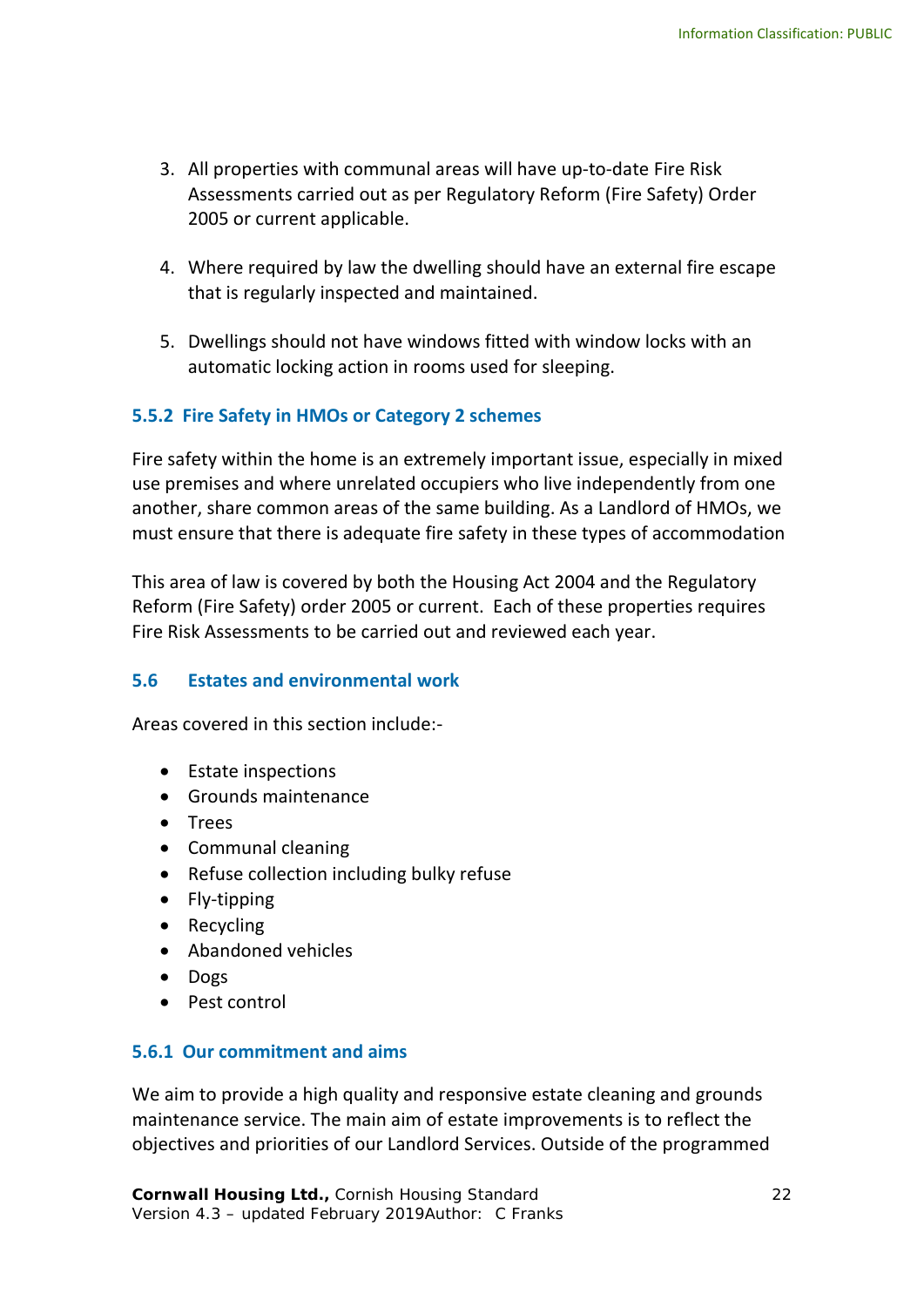estate visits, Housing Officers are always out and about and will report any defects found.

# **5.6.2 Estate inspections**

Estate services such as cleaning, grounds maintenance and the repair of common parts of buildings affect tenants' enjoyment of their homes and the areas in which they live. Some tenants and leaseholders are already involved in monitoring cleaning and grass cutting services. Estate inspections go a step further by offering tenant and leaseholder representatives an opportunity to inspect areas on housing estates with our staff.

# **5.6.3 Estate improvements**

Each year, we make budgets available to fund small scale housing estate improvements. Both tenants and leaseholders are encouraged to make any suggestions for works which may help to improve the appearance of housing land around their homes.

An estate improvement refers to an improving alteration to, or installation of, fencing, paving and the cleaning of moss, parking or lighting facilities, estate cleanliness, hedge and tree cultivation, graffiti cleaning and can even include identifying breaches of tenancy and major improvements within our estates.

# **5.6.4 Communal cleaning**

Cleaning of communal areas within certain communal blocks of flats is carried out by our contractors currently Cormac. All of the cleaning of communal areas is subject to a service charge to those living within the blocks.

# **5.6.5 Grounds maintenance**

The grounds maintenance of most of our estates is carried out by CORMAC as well as a selection of contractors. We will only maintain communal housing land under our management.

Grassed areas are cut and maintained to an agreed height throughout the growing season between March and November.

Any litter will be picked up prior to the grass being cut and the grass clippings will be blown off paths and hard surfaces. We do not pay for grass clippings to be picked up. Plant management of shrub beds is also carried out. Communal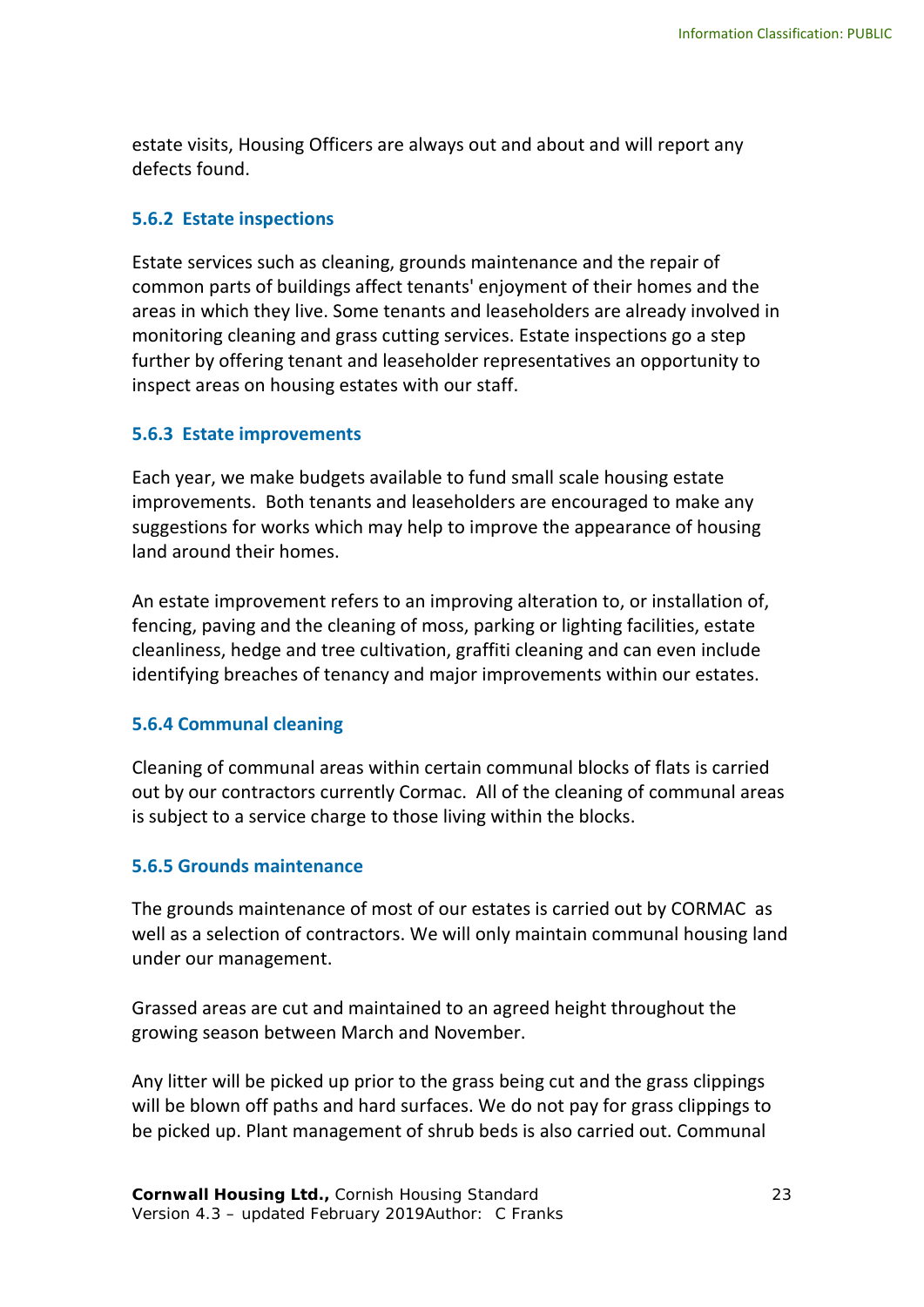hedges will be maintained throughout the year but mainly during the winter months to avoid peak nesting seasons.

Where an amenity is shared by the community as a whole, Cornwall Council must have regard to paragraph 3 of Part 3 of Schedule 4 to the Local Government and Housing Act 1989 or current applicable. This requires a contribution to be made from the General Fund to the Housing Revenue Account, reflecting the general community's share of the amenity

# <span id="page-17-0"></span>**5.7 Specific household requirements**

# **The Standard**

The accommodation provided within the dwelling should, as far as possible, suit the needs of the household.

The dwelling should provide sufficient space for everyday living and bedrooms should be appropriate for the number of householders.

Dwellings should have rooms that can accommodate sufficient furniture and circulation space to meet tenant needs. Circulation space should not be reduced to the point where rooms are cramped or inconvenient. A lack of storage can impede upon the actual space dwellings provide for everyday living.

Where existing dwellings are intended for tenants with specific needs, wherever possible they should be improved so that the layout of the dwelling reflects current good practice. All necessary aids and adaptations to meet the specific requirements of any tenant, including those with disabilities, should be provided.

The quality of housing provided by our house design is related to household numbers. It is intended that amenities such as bathroom and kitchen facilities complement the intended number of householders.

The dwelling should have the necessary physical adaptations to suit any professionally assessed requirements of tenants. We will therefore consider the particular requirements of individuals and/or groups and where an existing dwelling falls short of their needs, look at possible remedies. Similarly, accessibility issues should be addressed when considering the allocation of dwellings to be occupied by those with mobility impairment.

More information about disabled adaptations and aids is available in our current policy

**Cornwall Housing Ltd.,** Cornish Housing Standard 24 Version 4.3 – updated February 2019Author: C Franks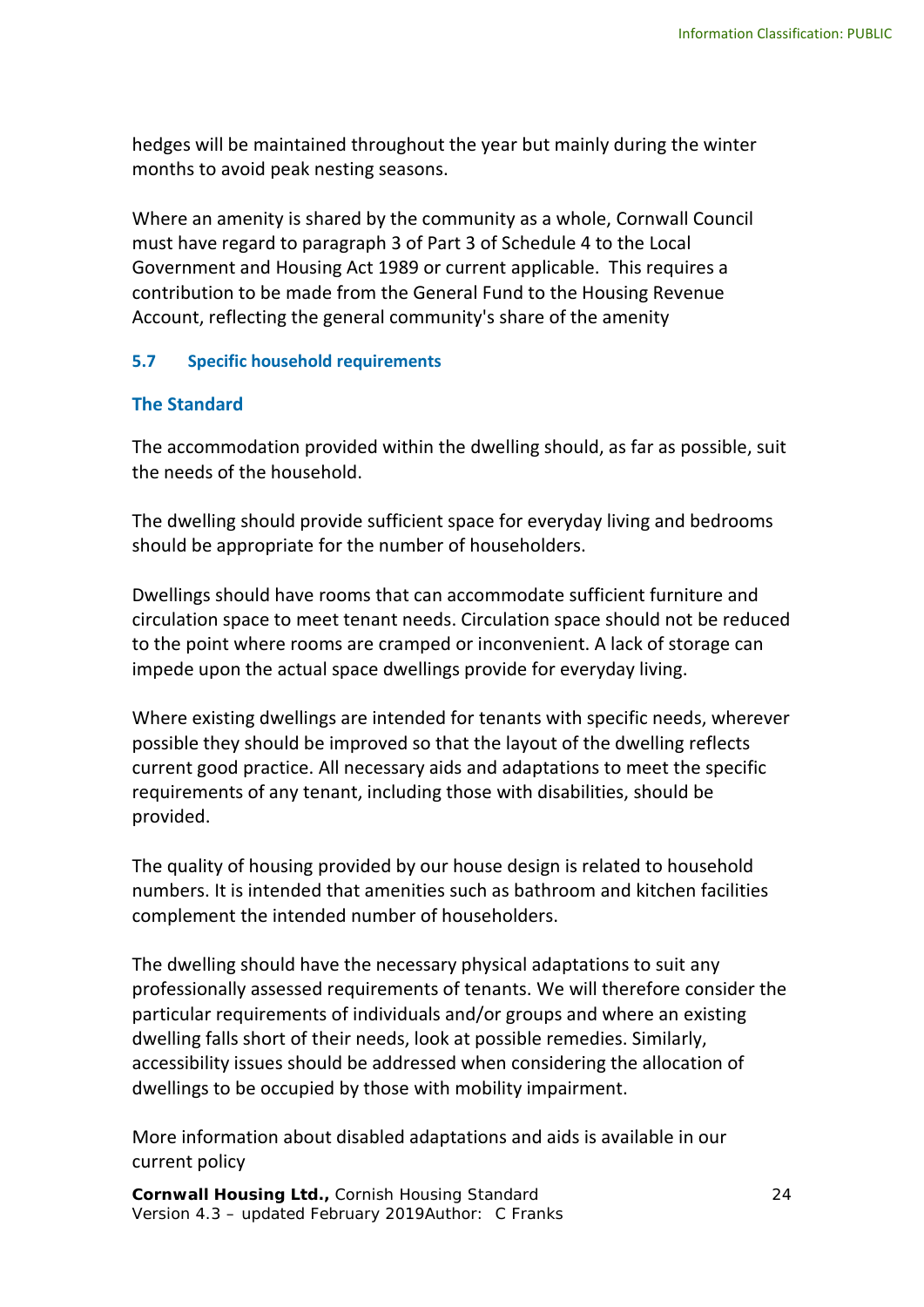#### **6.0 Milestones**

In setting milestones, we will have to plan and integrate various policies and strategies for responsive repairs and planned maintenance, improvements for estates, advances in energy efficiency, void management and re-let works. The outcome of this process will determine the corporate targets and objectives arising from the Standard, which will be a key factor in our business planning process. This will lead to the development of an improvement programme that takes into account the views of our tenants and other customers. It will also help us to set priorities on the basis of tackling first those properties which are most in need of improvement.

The Standard will be reviewed annually by analysing information provided by officers and using it to plan the management of their property assets. This is a standard and important part of our business and financial planning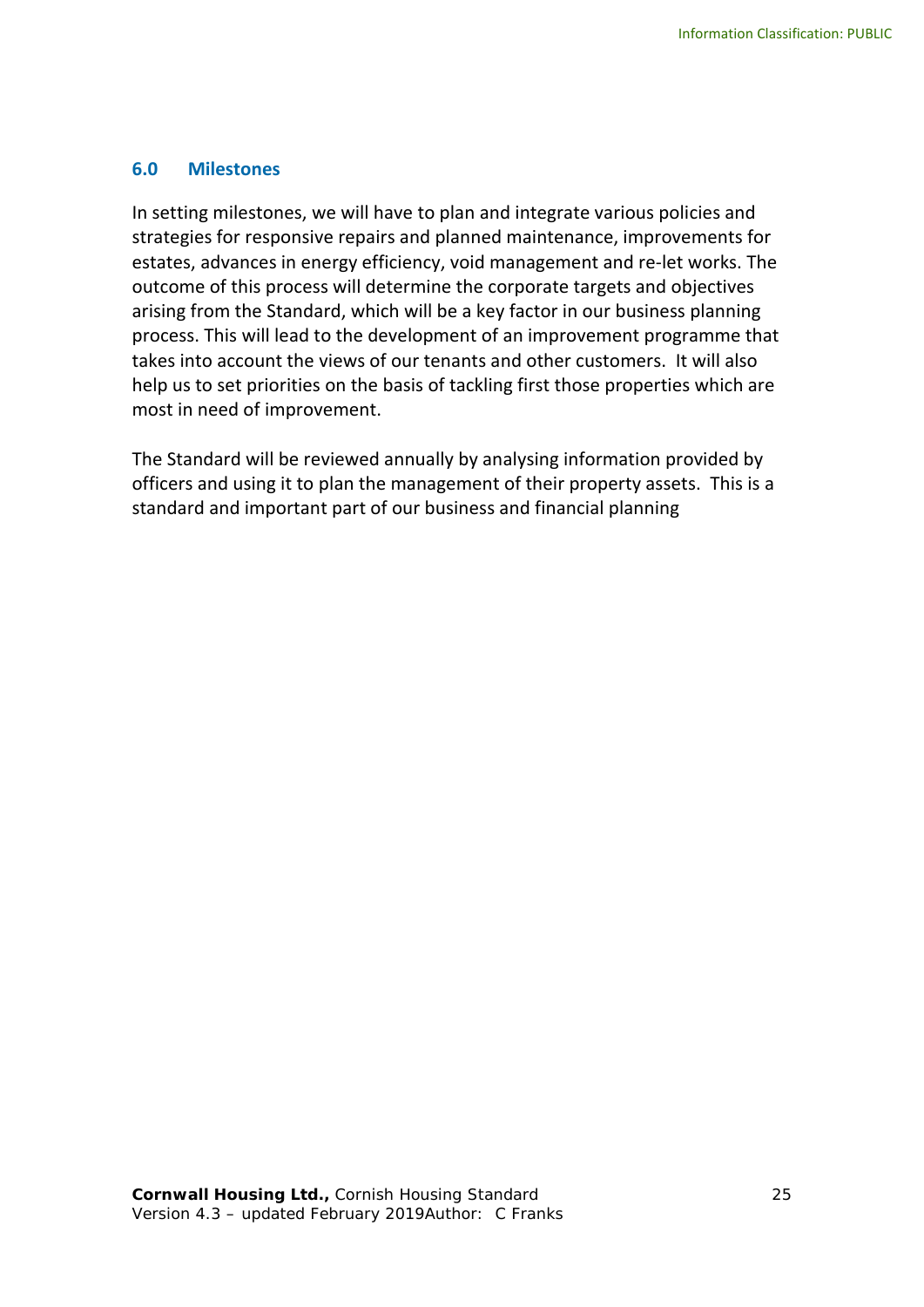# **7.0 Integral Appendices**

#### <span id="page-19-0"></span>**Appendix A: Policy statement**

# The Cornish Housing Standard Policy Statement

At Cornwall Housing, we undertake a significant programme of repairs and maintenance to homes we manage every year. One key objective of this work is to maintain the Government's Decent Homes Standard (DHS). According to the DHS, a 'Decent Home' must meet the following four criteria which state that a home must have:-

- A. Achieved current statutory minimum standards for Housing (HHSRS).
- B. A reasonable state of repair.
- C. Reasonably modern facilities and services.
- D. A reasonable degree of thermal comfort.

Government stresses that the DHS is the minimum that is to be attained and also that landlords' delivery plans should be sustainable.

We believe our tenants deserve a higher standard than 'Decent Homes' and we aim to deliver a Cornish Housing Standard over and above the DHS. We seek to achieve the Cornish Housing Standard in every council owned property in Cornwall, albeit in a sustainable way that continues to deliver excellent value for money.

Our approach to Asset Management, including the important functions of effective planning and delivery, is defined within our Asset Management Strategy.

Our approach to 'fuel poverty', including the capability to adequately heat a dwelling, is addressed within our Affordable Warmth Strategy.

The preferred material types that we will use to deliver our programmes of works are defined within our Preferred Materials Specification.

Any adaptations to your home will be delivered as set out in the our Disabled Adaptations Policy

External areas will be maintained as laid out in the Taking Care of Housing Estates customer pamphlet.

In summary, in the Cornish Housing Standard we make a series of commitments. These include:-

**Cornwall Housing Ltd.,** Cornish Housing Standard 26

Version 4.3 – updated February 2019Author: C Franks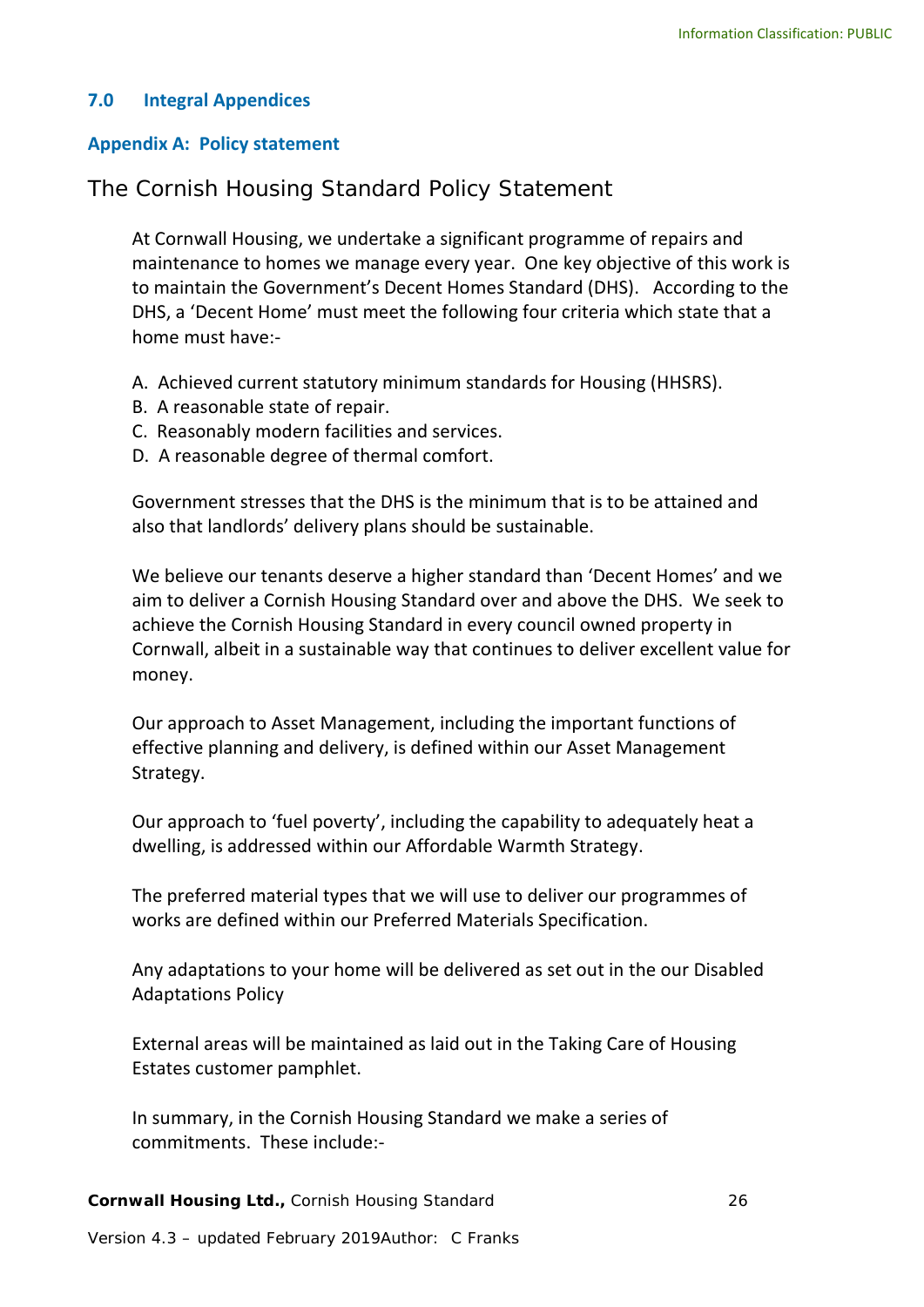- 1. Providing a variety of opportunities for tenants to feed into our service standards and to facilitate positive monitoring of compliance with these standard;
- 2. Consultation with you about any works to be undertaken in your home, including items of choice;
- 3. Keeping rents within the Government's target range;
- 4. Provision of an effective responsive repairs service and to standards agreed with tenants;
- 5. Delivery of an agreed void standard;
- 6. Undertaking of regular cyclical servicing and testing, to help maintain good condition of heating systems, flues and general serviceable elements;
- 7. Ensuring all gas, solid fuel or oil heating systems have a current safety certificate which has been issued by a qualified person and a CO detector is fitted;
- 8. Use of good quality, durable and low maintenance products;
- 9. Making an external overview (like an MoT test for a car) of all our dwellings on a 7 year cycle to undertake all the external redecoration and repairs required;
- 10.We will aim to maintain the DHS in accordance with a sustainable programme;
- 11.Checking that all our dwellings are free of any 'Category 1' (severe) HHSRS hazards as soon as possible after identification or before reletting;
- 12.Providing a reasonable level of physical security to all dwellings.
- 13.Committing that if you have a kitchen, bathroom or heating distribution system that is old or in poor condition, it will be renewed or repaired in accordance with the agreed lifecycle of the element and within a planned works programme;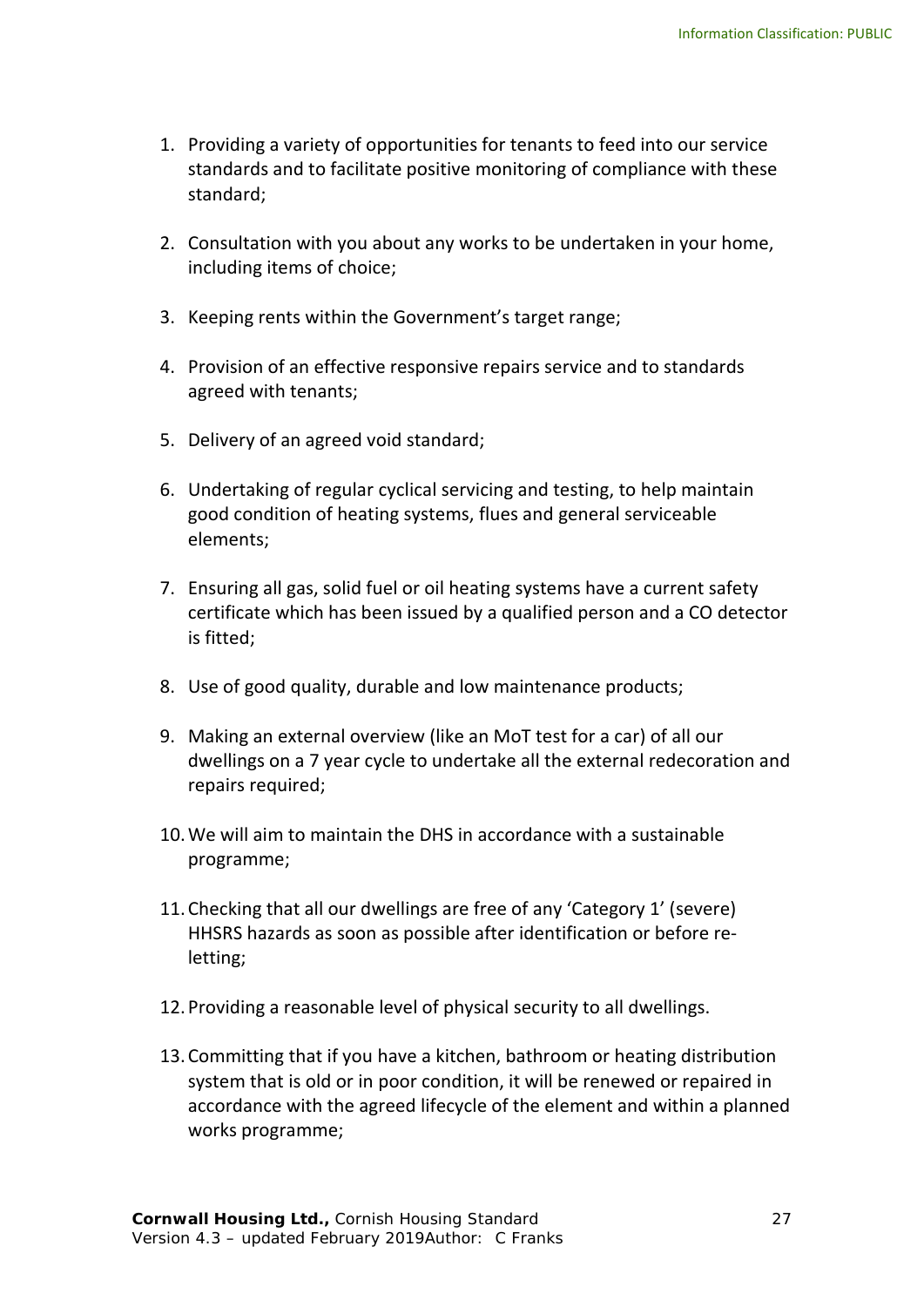- 14.Committing that when we plan internal works, we will consider all works that are required at the same time, helping to avoid repetitive visits and also helping to keep costs down;
- 15.Undertaking that both internal and external general works programmes will deal with any minor unreported repairs whilst a contractor is on site;
- 16.Recognising that a kitchen should be less than 20 years old and reasonably modern. However in the interests of best value, we also believe that a kitchen may not need replacing when it is older if it is free from deficiencies, is in good condition and is of reasonable design and layout suitable for the property type;
- 17.Recognising that a bathroom and facilities should be less than 30 years old and reasonably modern. However to ensure good value for money, we also believe that a bathroom may not need replacing when it is older if it is free from deficiencies and in good condition;
- 18.Guaranteeing that when renewed, a bathroom will be installed complete with adequate extractor fans, sanitary ware, wall tiles, floor coverings, and redecoration (with a choice around wall and floor colours) and where practical, an over bath shower;
- 19.Promising that when renewing bathrooms under our planned programme, consideration will be given to your needs, especially as to whether a bath or shower is more suitable if you are disabled;
- 20.Guaranteeing that when renewed, a kitchen will be installed complete with units, worktop, wall tiles, electrics, floor coverings, redecoration and smoke and / or heat detectors. You will have a choice of kitchen units, worktops, floor coverings, paint colours and tiles, as well as having a hand in the design and layout process;
- 21.Ensuring new kitchens and bathrooms will be fitted with extractor ventilation where required;
- 22.Guaranteeing that when renewed, windows will be double glazed to 'Secured by Design' standards or equivalent;
- 23.Guaranteeing that when renewed, doors will be double glazed composite or PVCu units, to 'Secured by Design' standards or equivalent;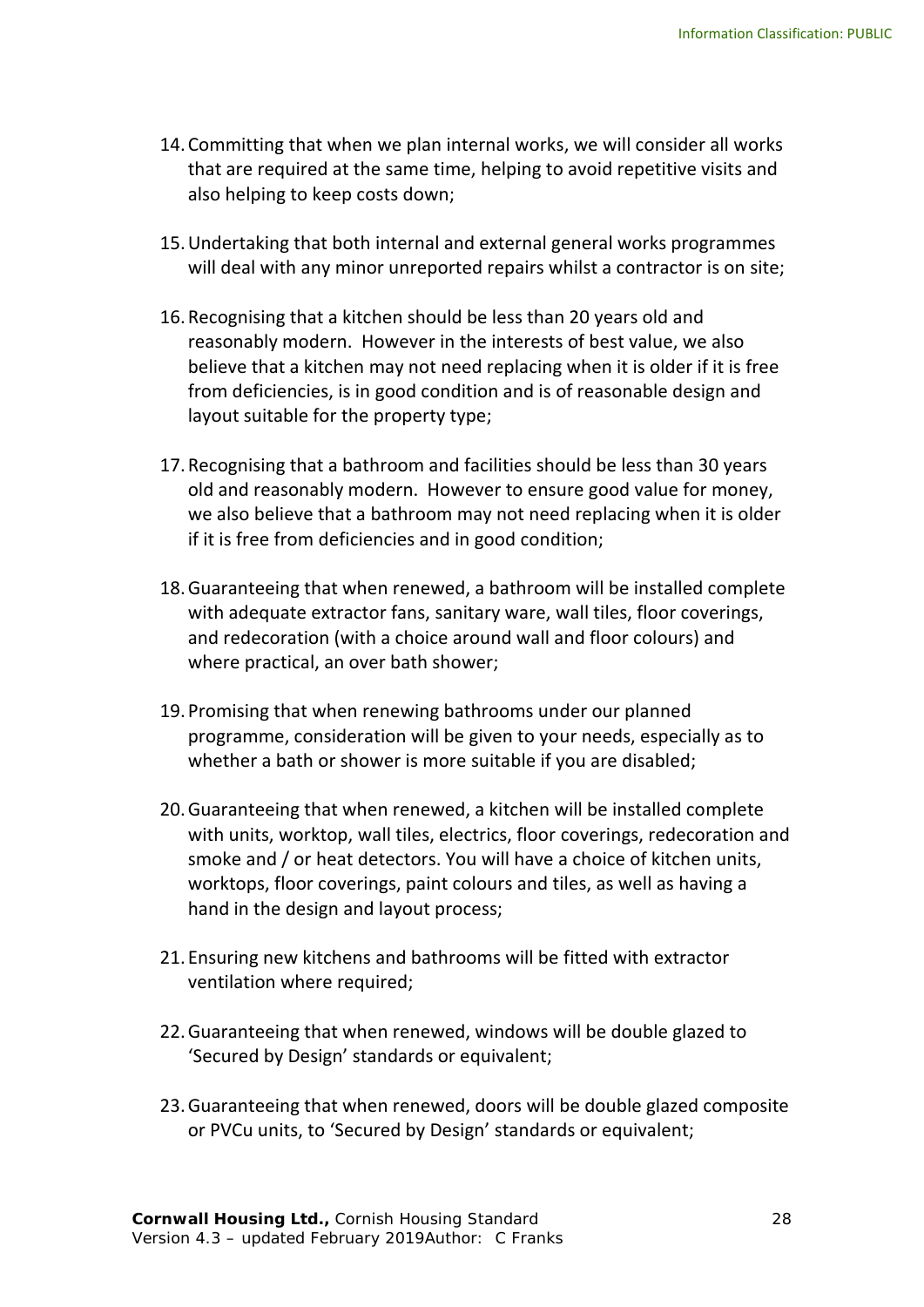- 24.Guaranteeing that when a boiler is changed, a new energy efficient unit will be fitted along with thermostatic radiator valves (where these are not already fitted);
- 25.Ensuring that all dwellings fitted with an immersion heater have an immersion heater thermostat that incorporates an overheat safety cutout;
- 26. Fitting at least one mains operated smoke detector with battery back-up, in your home;
- 27.Installing a hard-wired mains smoke detector in your home's hallway and landing and a heat detector within your kitchen when electrical systems are renewed;
- 28. Supplying additional electrical sockets where needed when a property is rewired, or within a kitchen when it is renewed, to meet modern living requirements;
- 29.Installing loft insulation to a depth of not less than 200mm;
- 30. Filling cavity walls with suitable insulating material where possible;
- 31.Inspecting all non-traditional stock for structural defects, repairing externally insulation where necessary;
- 32.Maintaining communal aerial systems;
- 33.Assessing your requirements in terms of aids and adaptations when planning works and, wherever possible, incorporating these into the works;
- 34.Providing adequate fire escapes or routes to all properties over three stories, and protecting communal stairways with suitable fire/smoke warning devices and carrying out cyclical inspections of escape routes to ensure they remain clear of obstructions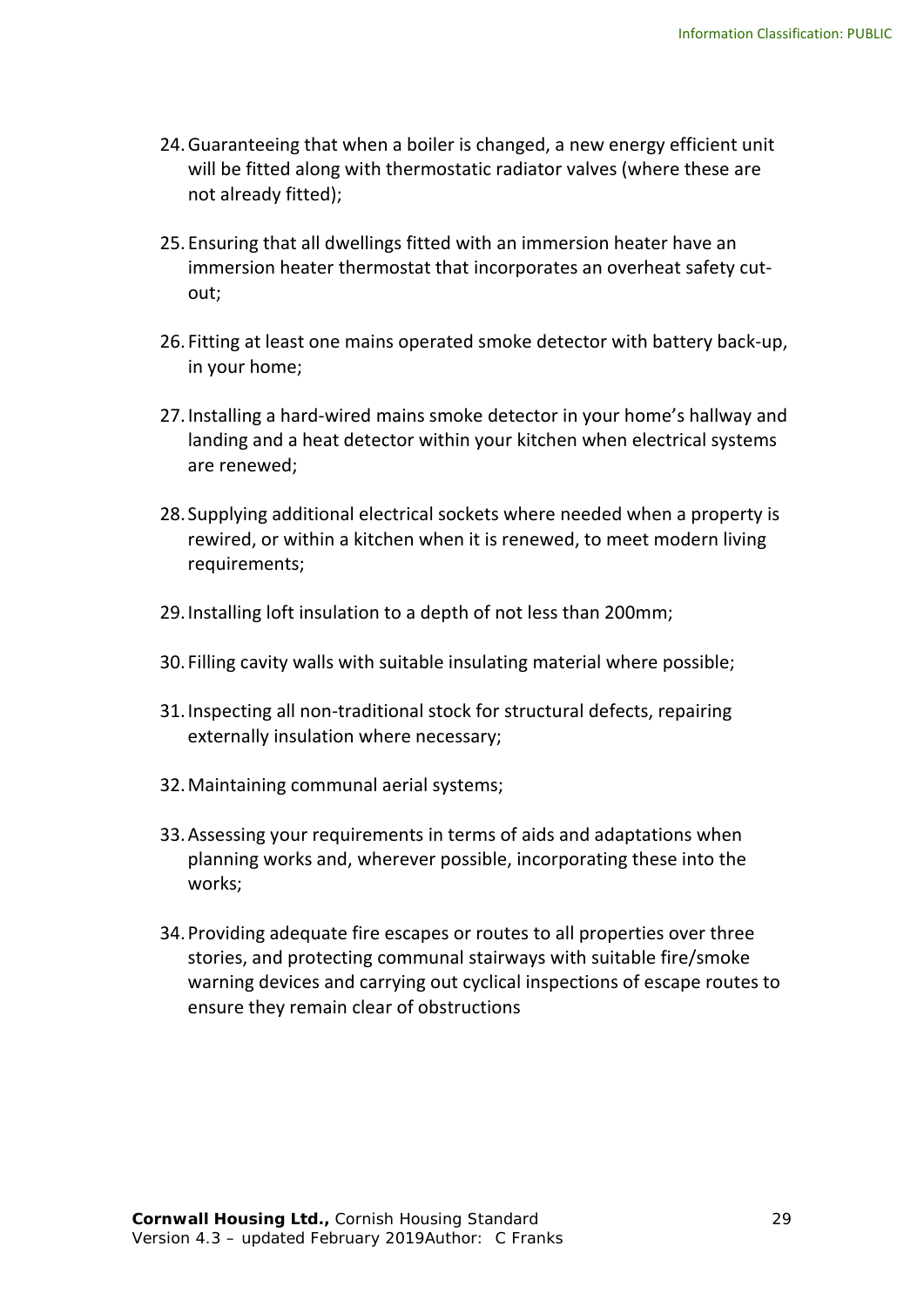# <span id="page-23-0"></span>**Appendix B: Component lifespans**

| Table 1: Component lifespans used in the disrepair criterion |  |
|--------------------------------------------------------------|--|
|                                                              |  |

|                                              | <b>Houses and</b> | All flats in<br>blocks below | All flats in 6<br>storeys or |
|----------------------------------------------|-------------------|------------------------------|------------------------------|
| <b>Building components</b>                   | bungalows         | 6 storeys                    | above                        |
| (key components marked *)                    |                   |                              |                              |
| Wall structure*                              | 80                | 80                           | 80                           |
| Lintels*                                     | 60                | 60                           | 60                           |
| Brickwork (spalling)*                        | 30                | 30                           | 30                           |
| Wall finish*                                 | 60                | 60                           | 30                           |
| Roof structure*                              | 50                | 30                           | 30                           |
| Roof finish*                                 | 50                | 30                           | 30                           |
| Chimney*                                     | 50                | 50                           | N/A                          |
| Windows*                                     | 40                | 30                           | 30                           |
| External doors*                              | 40                | 30                           | 30                           |
| Kitchen                                      | 20                | 20                           | 20                           |
| Bathroom/s                                   | 30                | 30                           | 30                           |
| Heating: central heating gas boiler*         | 15                | 15                           | 15                           |
| Heating: central heating distribution system | 40                | 40                           | 40                           |
| Heating: other*                              | 30                | 30                           | 30                           |
| Electrical systems*                          | 30                | 30                           | 30                           |